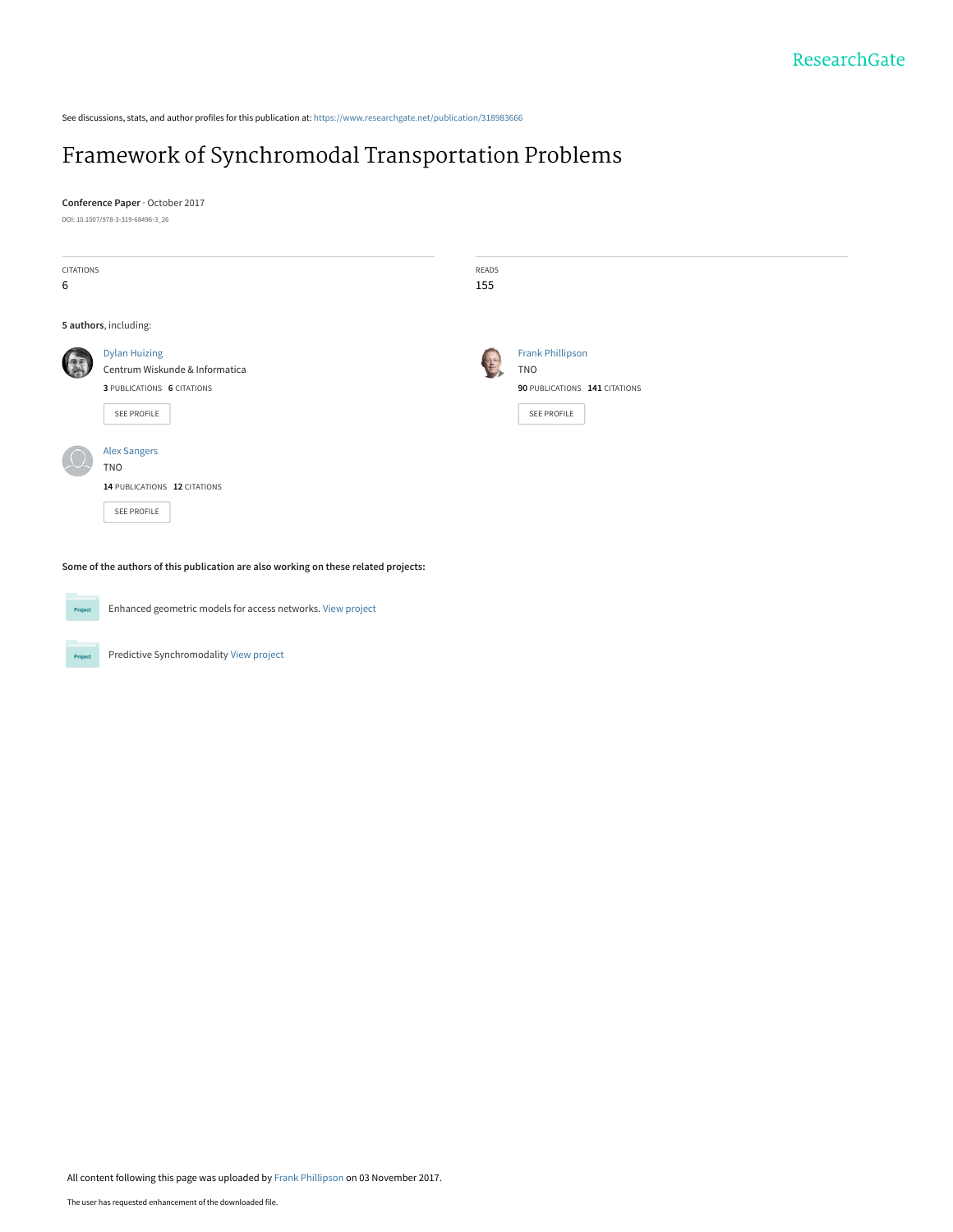## Framework of Synchromodal Transportation Problems

M.A.M. De Juncker<sup>13</sup>, D. Huizing<sup>23</sup>, M.R. Ortega del Vecchyo<sup>23</sup>, F. Phillipson<sup>3</sup> and A. Sangers<sup>3</sup>

 $1$  Eindhoven University of Technology, The Netherlands, <sup>2</sup> Delft University of Technology, The Netherlands, <sup>3</sup> TNO, PO Box 96800, 2509 JE The Hague, The Netherlands

Abstract. Problem statements and solution methods in mathematical synchromodal transportation problems depend greatly on a set of model choices for which no rule of thumb exists. In this paper, a framework is introduced with which the model choices in synchromodal transportation problems can be classified, based on literature. This framework should help researchers and developers to find solution methodologies that are commonly used in their problem instance and to grasp characteristics of the models and cases in a compact way, enabling easy classification, comparison and insight in complexity. It is shown that this classification can help steer a modeller towards appropriate solution methods.

Keywords: Synchromodal, Classification, Logistics, Computation Models

## 1 Introduction

Synchromodal freight transport is a relatively new concept within the logistics sector. Older concepts of logistics are multimodal and intermodal. A transportation network is called a multimodal transport network if the transportation of goods can be made via different modes, where a mode is understood as a means of transportation, such as a barge. In an intermodal transportation network, the goods are transported through a standardised unit of transportation, which we call freight, and in practice is usually a container. Synchromodal freight transport is viewed in this paper as intermodal freight transport with an increased focus on at least one of the following two aspects:

- 1. Transport planning is done using real-time data, allowing for on-line changes in the planning; [27, 32, 40, 37]
- 2. Different parties share their real-time information, transportation resources or transportation demands and may even entrust decisions to a central operator or logistics service provider (LSP). In some cases, clients may make an a-modal booking, agreeing with an LSP that their goods will be delivered at a set time and place against a set price and leaving it up to the LSP by what modes this is done. [27, 35, 51, 32, 40]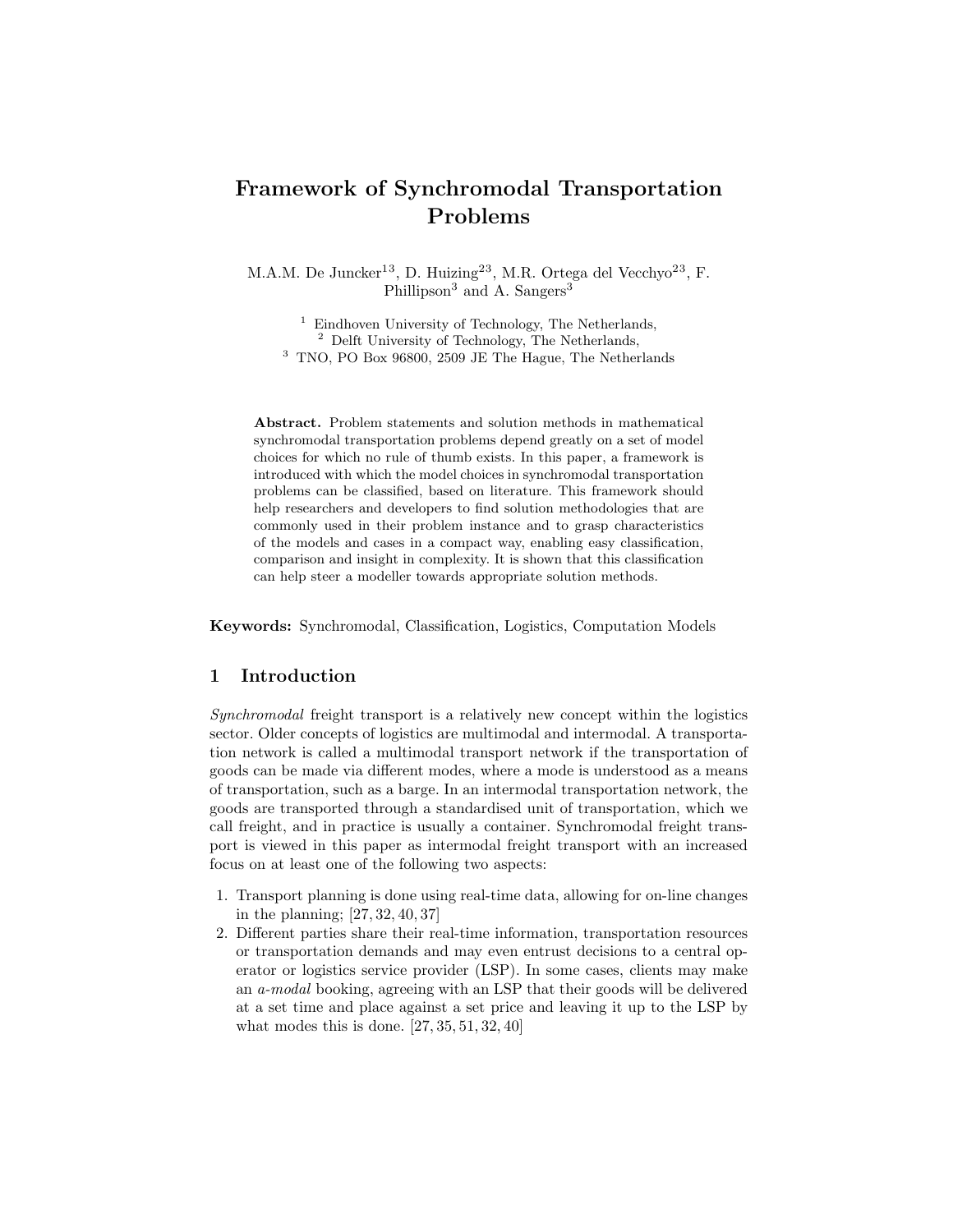Though other important developments exist within intermodal transport [47], synchromodality only concerns synchronising real-time data collection with realtime planning and synchronising the transportation flows and requirements among different parties. The goal of aspect 1 is to increase flexibility and reliability, that is to say, to become able to deal with disturbances in the system more effectively and to more effectively optimise against unknowns. The goal of aspect 2 is to increase efficiency and sustainability, by facilitating full truck load-consolidation (FTL-consolidation), in other words, letting one small order wait at a terminal so it can be combined with some other order [49]. Aspect 2 also facilitates smarter equipment repositioning, for example, by moving leftover empty containers directly to a nearby terminal where they are needed instead of through a depot [2].

Interest in synchromodality has increased, due to improvements in data technology, an increased focus on the more complicated hinterland transport and the ever-growing need for efficiency. However, synchromodality faces several challenges that keep it from being adopted in practice. The challenges come from several sources. In [32], seven critical success factors of synchromodality are discussed:

- 1. Network, collaboration and trust
- 2. Awareness and mental shift
- 3. Legal and political framework
- 4. Pricing/cost/service
- 5. ICT/ITS technologies
- 6. Sophisticated planning
- 7. Physical infrastructure

Roughly, it can be argued that the first and second factor are mainly social problems, the third is a political problem, the fourth is a mathematical, social and political problem, the fifth is a technological problem, the sixth is a mathematical problem, and the seventh is a technological and constructional problem.

Each of these factors is currently being addressed by different initiatives. Also in mathematics (applied in logistics) a lot of work has been done that can be used in synchromodality. Mathematical planning problems are often divided into three main categories: strategical, tactical, and operational, so is the case with mathematical synchromodal problems. These problems are related in a pyramidal-like structure in the following sense: tactical problems are usually engaged where a specific strategical instance is given, and operational problems are frequently solved where a strategical and tactical structure are fixed, although sometimes problems in two consecutive levels are solved simultaneously: for instance, in [8], the frequency of a resource is determined along with the flow of freight (that is, part of the schedules to resource and the freight to resources are solved at once). Mathematical synchromodal transportation problems on a tactical or operational level are usually represented via tools from graph theory and optimisation [39]. However, more often than not, the similarities end there: most of the models used to analyse a synchromodal transportation network are targeted to a specific real problem of interest [39], and knowledge and methods of other branches such as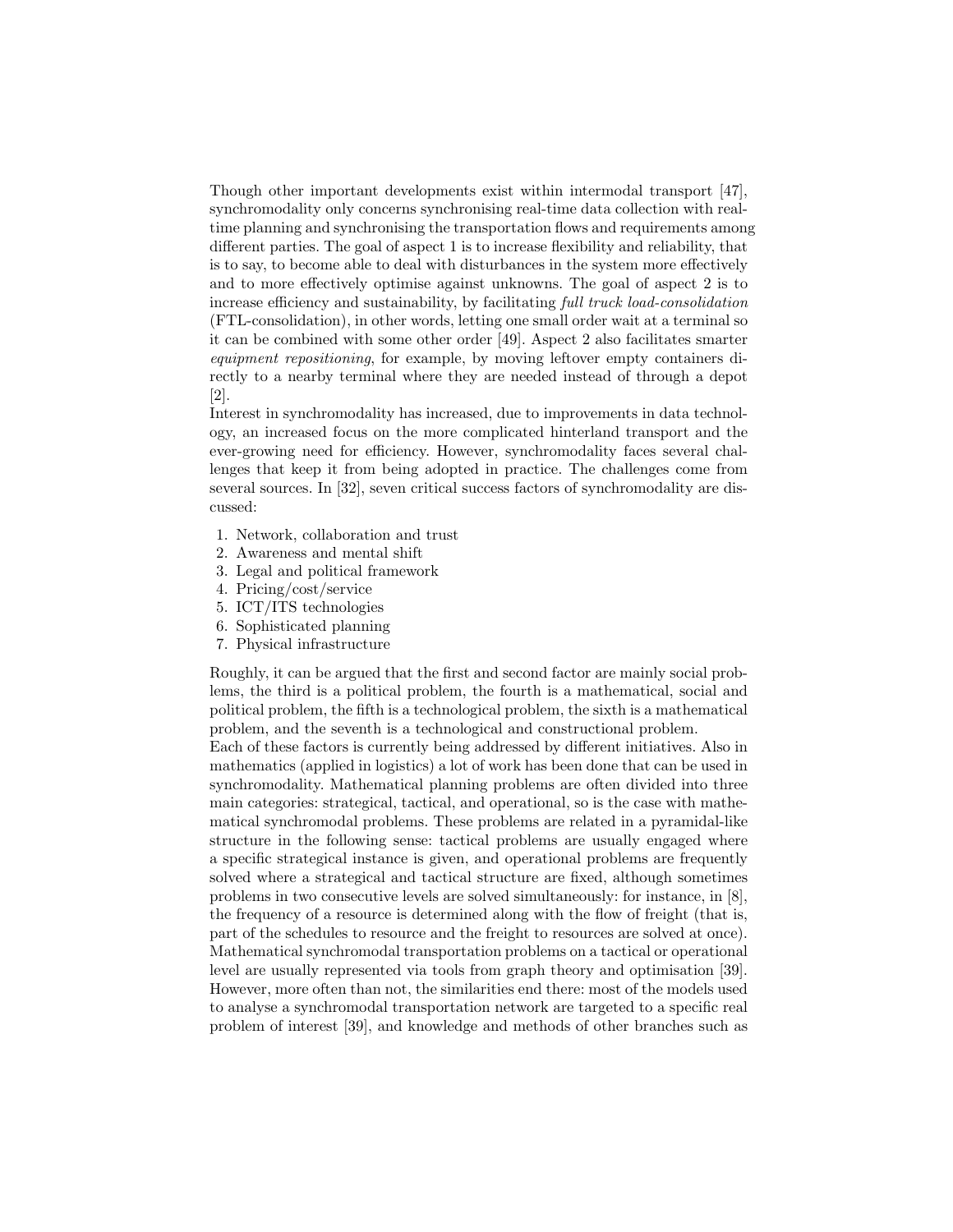statistics, stochastic processes, or systems and control are often used. The models emphasise on what is most important for the given circumstances. Consequently, mathematical synchromodal transportation problems on a tactical or operational level have been engaged with approaches that may differ in many aspects:

- The exhaustiveness of the elements considered varies, e.g. weather or traffic conditions are considered in some models (such as the one presented in [23]) but not all.
- The elements that can be manipulated and controlled may vary, e.g. the departure time of some transportation means may be altered if suitable (as it happens in the model of [8]) or it may be that all transportation schedules are fixed.
- The amount of information relevant to the behaviour of the network may vary, and if a lack of information is considered, the way to model this situation may also vary [31].
- Whether some other stakeholders with authority in the network are in the model, and if so, how their behaviour is modelled.

A model is not necessarily improved by making it increasingly exhaustive. As it happens with most model-making, accuracy comes with a trade-off, in this case, computational power. This computational burden is an intrinsic property of operational synchromodal problems [48] and one that is of the utmost importance given the real-time nature of operational problems: new information is constantly fed and it should be processed on time.

There is no rule of thumb for making the decisions above; also, each of the decisions mentioned above will shape the model, and likely stir its solution methods to a specific direction. Though literature reviews of synchromodal transportation exist [48, 39], no generalised mathematical model for synchromodal transportation problems has been found yet, nor a way of categorising the existing literature by their modelling approaches. The framework for mathematical synchromodal transportation problems on a tactical or operational level presented in this paper aims to capture the essential model-making decisions done in the model built to represent the problem. When no such model is specified, it shows the model-making decisions likely to be done in that case, which makes classification partly subjective. This is done in an attempt to grasp the characteristics of the model/case in a compact way, enabling easy classification and comparison between models and cases, as well as a way to see the complexity of a specific case at a glance. Also, it provides perspective to better relate new problems with previous ones, thus identifying used methodologies for the problem at hand.

In the remainder of this paper, Section 2 gives an overview of the relevant literature. Section 3 introduces the classification framework and Section 4 two shorthand notations for this framework. In Section 5, some examples are provided. Based on these examples, common solution methods are mapped in Section 6 and the relationship with VRP terminology is discussed in Section 7. In Section 8 the examples are used to discuss strengths and weaknesses of the framework.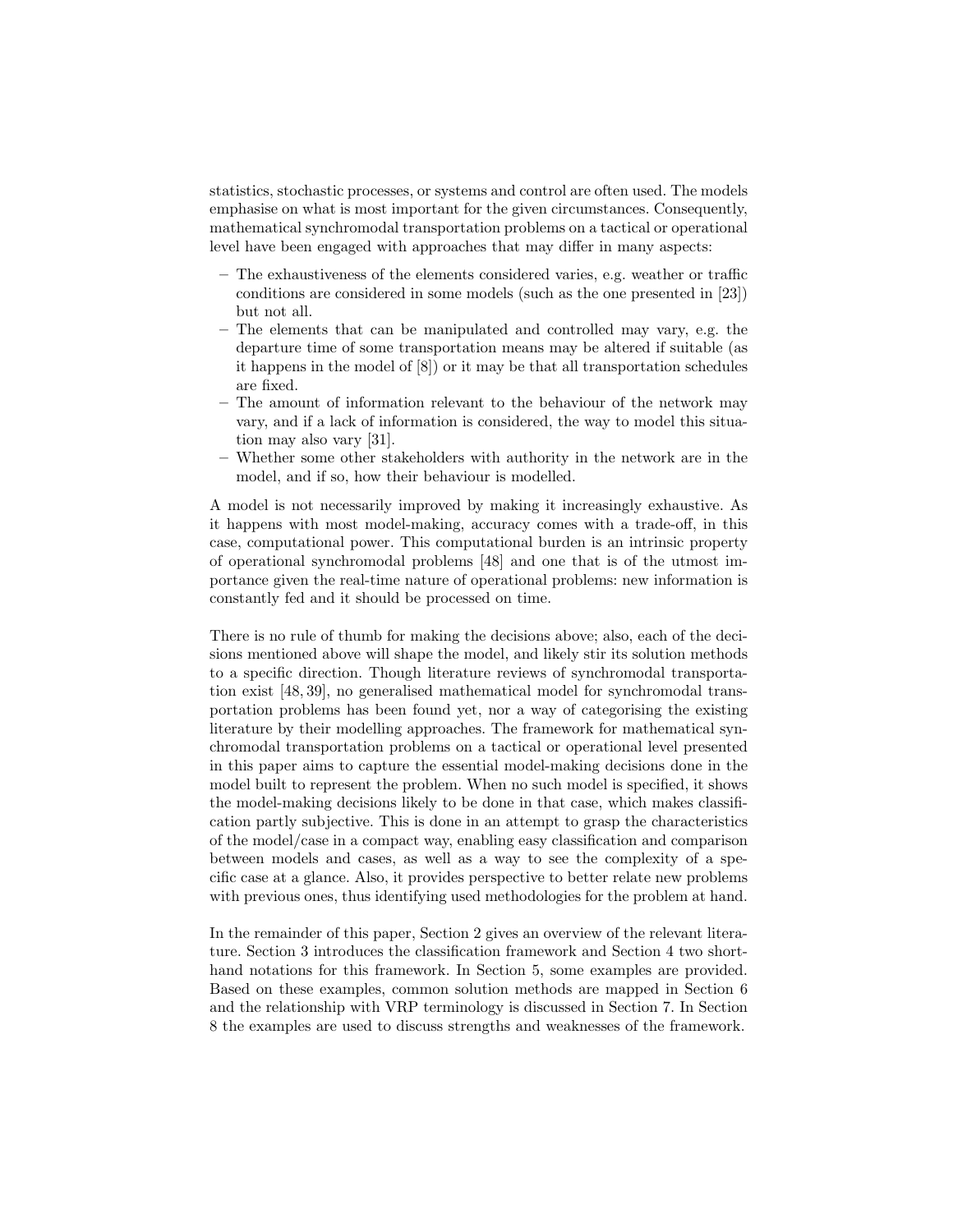## 2 Literature

Synchromodal planning problems exist both in the tactical and operational area. The tactical planning problem is quite extensive. One needs to select and schedule the services to operate, allocate the capacity and equipment, and look at the routing of the goods. Together this is also called *Service Network Design*. The review paper of Crainic [13] gives an extensive review of these problems, their formulations and their solution frameworks. They also give a classification of these problems. In the literature these problems are mostly modelled as Fixed-Cost Capacitated Multicommodity Network Design Problems. The paper by Min [29] develops a chance-constrained goal programming model that has multiple aspects in the objective function.

Papers in this area that explicitly deal with synchromodality are [36, 11, 8]. The paper by Puettmann and Stadtler [36] mentions the importance of coordination of plans and operation of independent service providers in an intermodal transportation chain. They present a coordination scheme that will lead to reductions in overall transportation costs. They include stochastic demand in their calculation of the overall costs. Another paper by Caris, Macharis and Janssens [11] also looks at cooperation between inland terminals. In the paper they develop a service network design model for intermodal barge transport and apply it to the hinterland network of the port of Antwerp. They simulate cooperation schemes to attain economies of scale. The paper by Behdani et al. [8] develops a mathematical model for a synchromodal service schedule on a single origin-destination corridor. Taking into account the frequency and capacity of different modalities, it determines the optimal schedule and timing of services for all transport modes. The assignment of containers to services is also determined by the model.

In operational planning problems, problems are regarded that deal with the day-to-day problems in a logistic network. This means that all these problems deal with uncertainty and stochasticity, which makes these problems complex. The decisions depend on the current information and an estimation of the future events. Issues here are:

- reliability of a network: dealing with disruptions [19, 12, 28, 33] and resilience measures [12, 28];
- resource management: empty unit repositioning problems [14, 16, 15] and allocation and positioning of the operating fleet [42–46, 7, 38];
- replanning and online allocation [10, 17, 21].

Papers in the operational area within the synchromodal context are [51, 27, 31]. Zhang and Pel [51] developed a model that captures relevant dynamics in freight transport demand and supply, flexible multimodal routing with transfers and transhipments. It consists of a demand generator (random sampling from historic data), an infrastructure and service network processor (which generates the resource schedule), a schedule-based assignment module (which assigns the demand to resources) and a performance evaluator. The model can be used to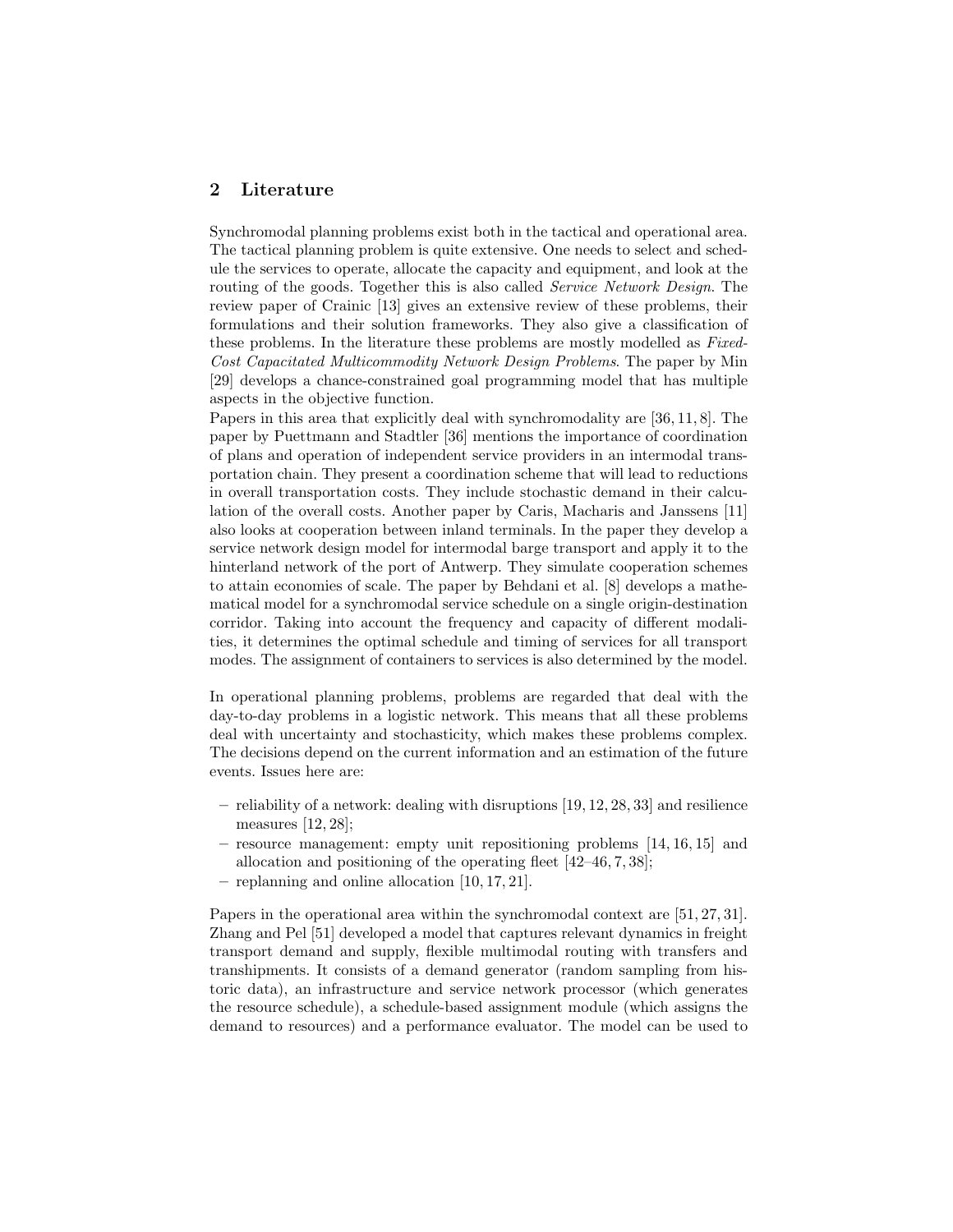compare intermodal and synchromodal transportation from different perspectives: economic, social and environmental. The authors use their model for a case study regarding the Rotterdam hinterland container transport and they show that synchromodality will likely improve service level, capacity utilisation and modal shift, but not reduce delivery cost.

The paper by Mes and Iacob  $[27]$  searches for the k-shortest paths through an intermodal network. They present a synchromodal planning algorithm that takes into account time-windows, schedules for trains and barges and closing times of hubs and minimises costs, delays and  $CO<sub>2</sub>$  emissions. The k-shortest paths are then presented to a human planner, which can choose the best fitting path for an order by filtering these paths. Their approach consists of offline steps and online steps. In the offline steps, the network is reduced by eliminating paths that are too far from the route. In the online steps an order is assigned to paths, by iterating over the number of main legs. A main leg in this paper is a certain train or barge. The assumption they make is that a cost efficient route consists of as few legs as possible. The online steps can be done after a disruption to make a new planning.

The paper by Rivera and Mes [31] looks at the problem of selecting services and transfers in a synchromodal network over a multi-period horizon. They take into account the fact that an order can be rerouted at any given moment. The orders become known gradually, but the planner has probabilistic knowledge about their arrival. The objective is to minimise expected costs over the entire horizon. They propose a Markov Decision Process model and a heuristic approach based on approximate dynamic programming.

### 3 Framework identifiers and elements

In this section the framework is introduced. Within the framework demand and resources are considered. In synchromodal transportation models, demand will likely be containers that need to be shipped from a certain origin to a destination. Resources can for example be: trucks, train and barges. However, the framework allows for a broader interpretation of these terms. In repositioning problems, empty containers can be regarded as resources, where the demand items are bulks of cargo that need to be put in a container.

The framework has two main parts. The first part consists of the identifiers; these are specific questions one can answer about the model that depict the general structure of the model. The other is a list of elements; these elements are used to depict in more detail what the nature is of the different entities of the synchromodal transportation problem. Note that the notation presented does not include the optimisation objective. Within a specific model there is of course an option to look at different optimisation objectives. This framework is developed in collaboration with multiple parties that study synchromodal systems. However, for certain specific problems one might want to extend the framework. We think this is easily done in the same way as we set up the framework.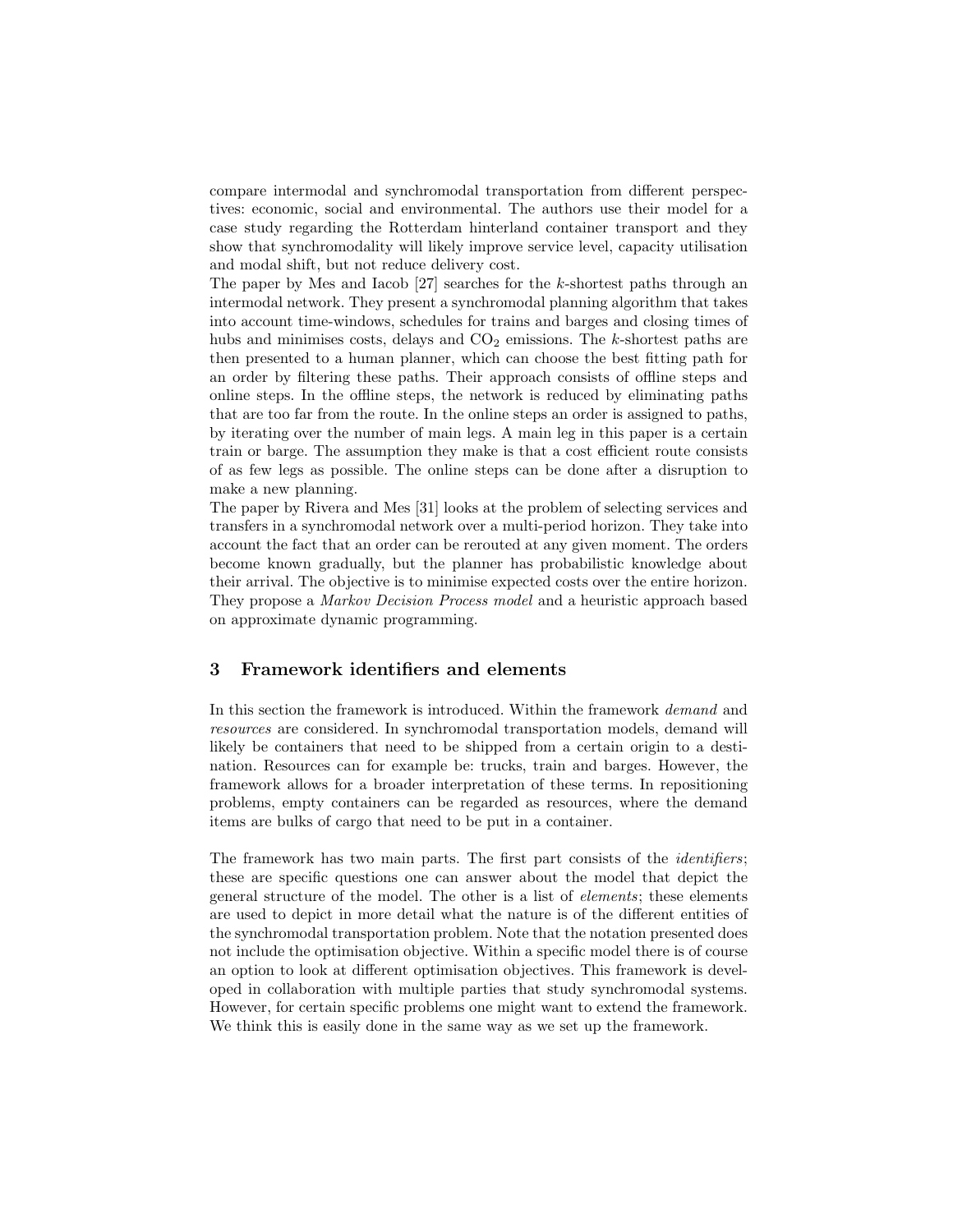#### 3.1 Identifiers

First we will elaborate on the identifiers of the framework. These identifiers are questions about the model. They identify the number of authorities, i.e. how many agents are in control of elements within the model. They will also identify the nature of different elements within the model. The list of elements will be discussed in detail in Section 3.2, but they are used to determine which components in the model are under control, which are fixed, which are dynamic and which are stochastic. For instance, the departure time of a barge may be a control element, but it could also be fixed upfront, or modelled as stochastic. Some of the questions address how the information is shared between different agents and if the optimisation objective is aimed at global optimisation or local optimisation. All the answers on these questions together present an overview of the model, which can then be easily interpreted by others or compared to models from the literature.

The identifiers that describe the behaviour of the model in more detail are discussed below. Note that 'resources' most often refer to transport vehicles and 'demand items' most often refer to freight containers: however, demand items could also be empty containers with no specific destination in equipment repositioning problems. Therefore, a degree of generality is necessary in these identifiers.

1. Are there other authorities (i.e. agents that make decisions)?

Here it is identified if there is one global controller that steers all agents in the network or that there are multiple agents that make decisions on their own.

– If there are other authorities, how is their behaviour modelled: One turn only, Equilibrium or Isolated?

If the previous question is answered with yes, i.e., there are multiple agents that make decisions, one needs to specify how these authorities react to each other. Three different ways for modelling the behaviour of multiple authorities in a synchromodal network are distinguished:

- One turn only: this means that each agent gets a turn to make a decision. After the decision is made, the agent will not switch again. For instance, in the case of three agents  $A, B$  and  $C$ , agent  $A$  will first make a decision, then agent  $B$  and then agent  $C$ . The modelling ends here, since agent A will not differ from its first decision.
- *Equilibrium*: the difference between "one turn only" and "equilibrium" is that after each agent has decided, agents can alter their decision with this new knowledge. In the same example: agents  $A, B$ and C make a decision, but then agent A changes its decision based on the decisions of B and C. If nobody wants to alter their decision anymore the modelling ends and an equilibrium is reached between the specific agents.
- Isolated: if the behaviour of the multiple authorities is isolated, it means that from the perspective of one of the authorities only limited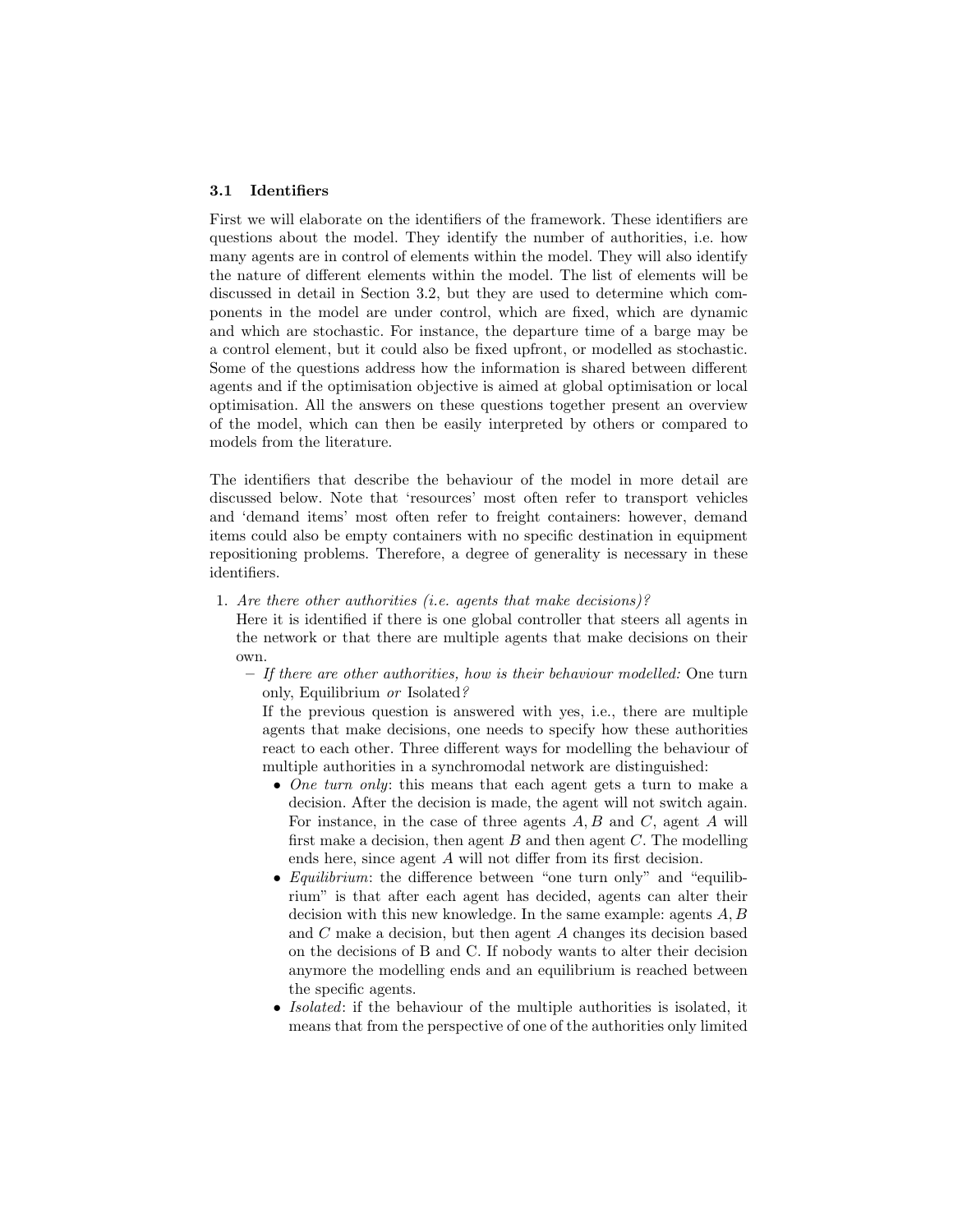information is available about the decisions of the other agents. For instance: agent C needs to make a decision. It is not known what agents  $A$  and  $B$  have chosen or will choose, but agent  $C$  knows historic data on the decisions of agents  $A$  and  $B$ . Agent  $C$  can then use this information to make an educated guess on the behaviour of agents A and B.

2. Is information within the network: global or local?

This identifies if the information within the network is available globally or locally. If the information is locally available, it means that only the agents themselves know for example where they are or what their status is at a certain time. If the information is global, the network operator and/or all other agents know all this information as well.

3. Is the optimisation objective: global or local?

The same can hold for the optimisation objective. If all agents need to be individually optimised, the optimisation objective is local. If the optimisation objective is global, we want the best alternative for the entire network.

4. Which elements do you control?

Since we want to model a decision problem, at least one element of the system must be in control and must take decisions. For example: if one wants to model which containers will be transported by a certain mode in a synchromodal network, we have control over the demand-to-resource allocation. If we want to model which trains will depart on which time at certain locations, we have control of the resource departure time. An extensive list of elements is given in Section 3.2.

Of course the controllable element can have constraints: for instance, we can influence the departure times of trains, but they cannot depart before a certain time in the morning. This is still a controllable element. We thus consider an element a controllable element if a certain part of it can be controlled.

5. What is the nature of the other elements (fixed, dynamic, stochastic or irrelevant)?

The other elements within the network can also have different behaviour. We distinguish four:

- Fixed: a fixed element does not change within the scope of the problem.
- $-$  Dynamic: a dynamic element might change over time or due to a change in the state of the system (e.g. the amount of containers changes the travel time), but this change is known or computable beforehand.
- Stochastic: a stochastic element is not necessarily known beforehand. For instance, it is not known when orders will arrive, but it is a Poisson process. It might also occur that the time the order is placed is known, but the amount of containers for a certain order follows a normal distribution.
- Irrelevant: the list we propose in Section 3.2 is quite extensive. It might occur that for certain problems not all elements are taken into consideration to model the system. Then these elements are irrelevant.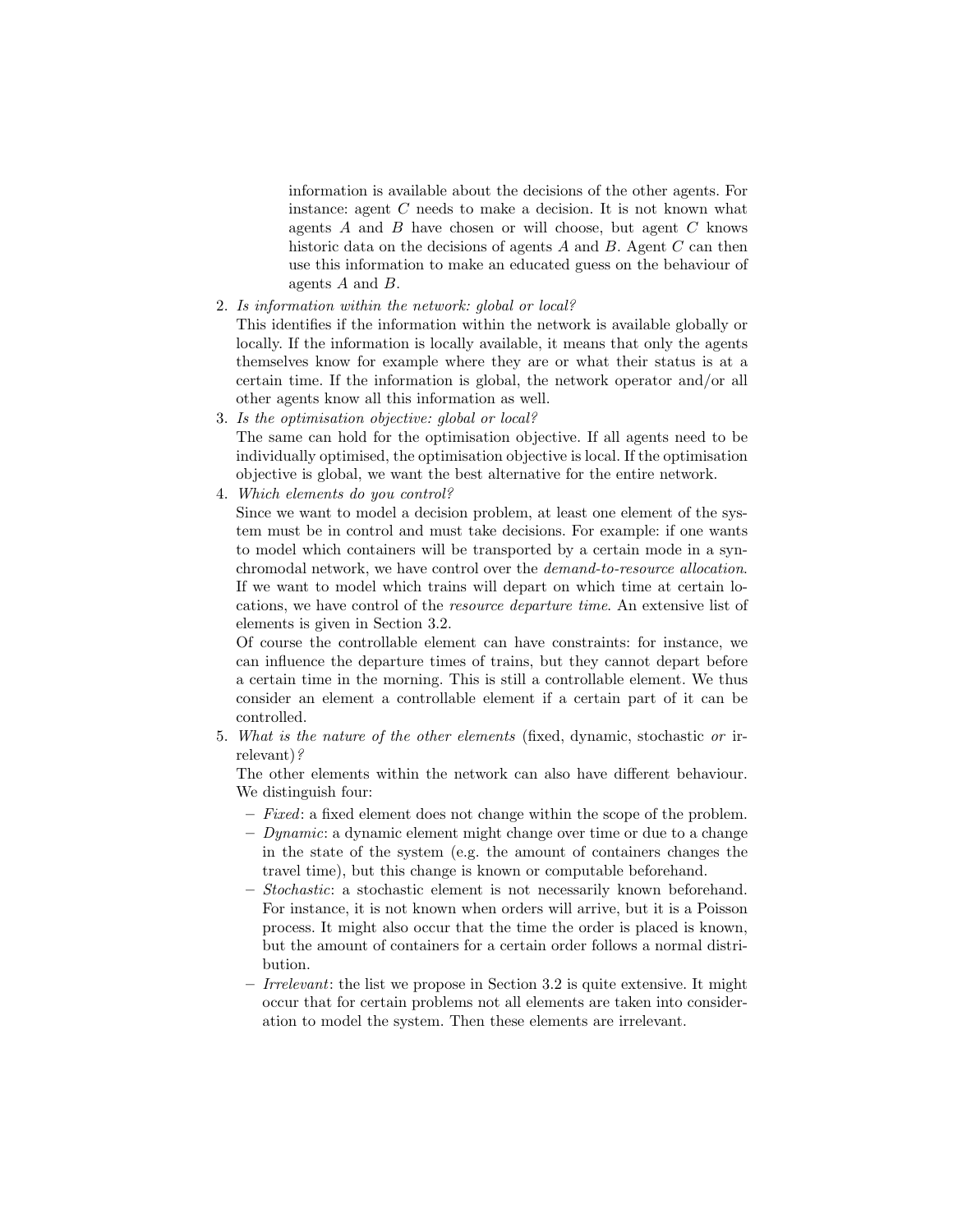#### 6. What is the optimisation objective?

This identifier is for the optimisation objective. One can look at the exact same system but still want to minimise a different function. One could think of travel times and  $CO<sub>2</sub>$  emissions. It is also possible to identify a much more specific optimisation objective. Examples of optimisation objectives are in Section 5.

#### 3.2 Elements

Having defined the identifiers of the framework, now a list of elements is presented, that are expected to exist in most synchromodal transportation problems. They are divided in two parts: *resource elements* and *demand elements*. The resource elements are all elements related to the resources, which are mostly barges, trains and trucks. However, for compactness we also view a terminal as a resource. In the demand elements are all elements related to the demand, which are most of the time freight or empty containers. Most elements mentioned in this list are straightforward, small clarifications are mentioned where necessary.

- Resource elements:
	- Resource Type: Different modalities can be modelled as different resource types. Another way to use this element is for owned and subcontracted resources.
	- Resource Features: These features can be appointed to the different resource types or can have the same nature for the different types. For instance, it may be that there are barges and trains in the problem, but their schedules are both fixed, thus making the nature of the resource features fixed for both resource types.
		- ∗ Resource Origin (RO);
		- ∗ Resource Destination (RD);
		- ∗ Resource Capacity (RC): Indication of how much demand the different resources can handle;
		- ∗ Resource Departure Time (RDT);
		- ∗ Resource Travel Time (RT T): Time it takes to travel from the origin to the destination (in the case of a moving resource);
		- ∗ Resource Price (RP): This can be per barge/train/truck/. . . or per container.
	- Terminal Handling time  $(TH)$ : Time it takes to handle the different types of modes at the terminal. This can again be per barge/train/truck/... or per container.
- Demand elements:
	- Demand Type: One can also think of different types of demand. For instance, larger and smaller containers or bulk.
	- Demand-to-Resource allocation  $(D2R)$ : The assignment of the demand to the resources.
	- Demand Features:
		- ∗ Demand Origin (DO);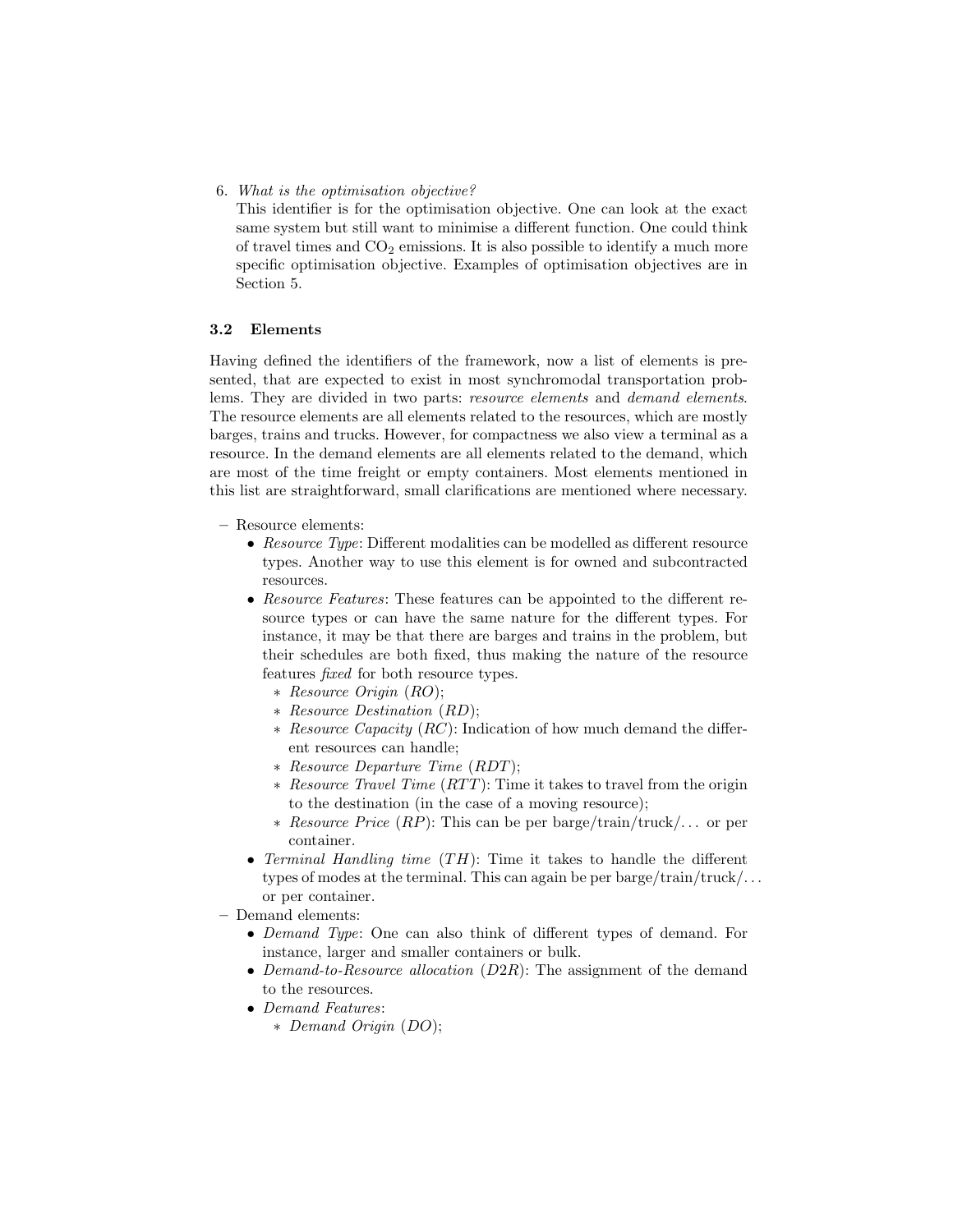- ∗ Demand Destination (DD);
- ∗ Demand Volume (DV ): It might be that different customers have different amount of containers that is being transported. (Note that the demand element in this case will always be 1 container, since each container can have its own assignment.);
- ∗ Demand Release Date (DRD): The release date is the date at which the container is available for transportation;
- ∗ Demand Due Date (DDD): Latest date that the container should be at its destination, which is not necessarily a hard deadline;
- ∗ Demand Penalty (DP): Costs that are incurred when the due date is not met or when the container is transported before the release date (this is sometimes possible with coordination with the customers).

## 4 Notation

In this section, two types of notation are introduced, which will make it easier to quickly compare different models. Obviously, it is hard to make a compact notation and still incorporate all aspects of a synchromodal system. Therefore, the notation was made as compact as possible and some of the details are left out. When comparing models in detail, it is easier to look at all answers to the identifiers mentioned in Section 3.1. Our six-field notation was built to resemble Kendall's notation for classification of queue types [20] and the notation of theoretic scheduling problems proposed by Graham, Lawler, Lenstra and Rinnooy Kan [18].

#### 4.1 Six-field notation

A synchromodal transportation model can be described by the notation:

#### $C|S|D|I|Y|B$

The letters denote the following things:

- $-$  C: controlled elements,
- $S:$  stochastic elements,
- $D$ : dynamic elements,
- $I:$  irrelevant elements,
- $-$  Y: system characteristics,
- B: behaviour of other authorities, if any.

The first four entries in the notation can be filled with all elements mentioned in the list in Section 3.2. If any of the elements is not mentioned in these four fields, it is assumed to be fixed. If all unmentioned resource elements should default to stochastic instead, an R can be written in the second field: the same goes for defaulting to controlled, dynamic or irrelevant elements. Analogously, a D can be written in any of the first four fields to set a default for the demand elements.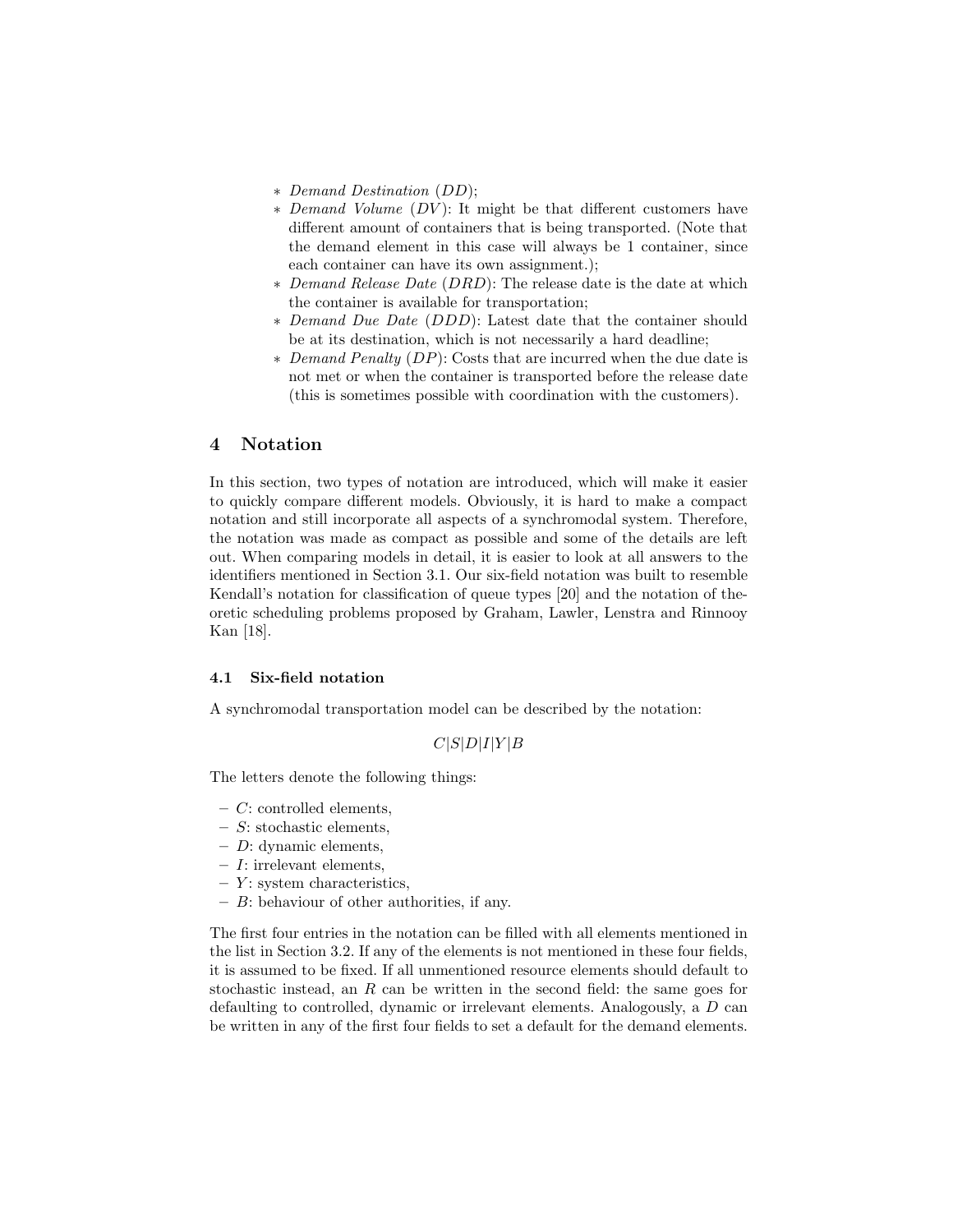For the system characteristics, a notation is proposed that gives an answer to questions 1, 2 and 3 of the identifiers. Thus: are there other authorities, is the information global or local and is optimisation global or local? The notation is based on Figure 1 [34]. In a similar way to this figure, the four options for the field system characteristics in the notation are:

- selfish: information global and optimisation local,
- social: information global and optimisation global,
- cooperative: information local and optimisation global,
- limited: information local and optimisation local.



Fig. 1. Different models of a synchromodal network.

The four options for the final field are one turn only, equilibrium, isolated and 1 : the first three are explained in Section 3.1, and the final option denotes that there are no other decision-making authorities in the system.

#### 4.2 Two-column notation

Though the proposed six-field notation is a relatively compact way to describe a complex system, it comes with two downsides: it requires a degree of memorisation, and if new natures other than controlled, fixed, stochastic, dynamic or irrelevant are distinguished, there is no place for this in the current notation. These problems are solved by using the two-column notation described in this section, at the cost of compactness.

A synchromodal transportation model can also be described by the notation:

| Controlled elements                            | $ C$ , written out          |
|------------------------------------------------|-----------------------------|
| Fixed elements                                 | fixed elements, written out |
| Stochastic elements                            | $ S$ , written out          |
| Dynamic elements                               | $ D$ , written out          |
| Irrelevant elements                            | $ I$ , written out          |
| System characteristics                         |                             |
| Behaviour of other authorities $\vert B \vert$ |                             |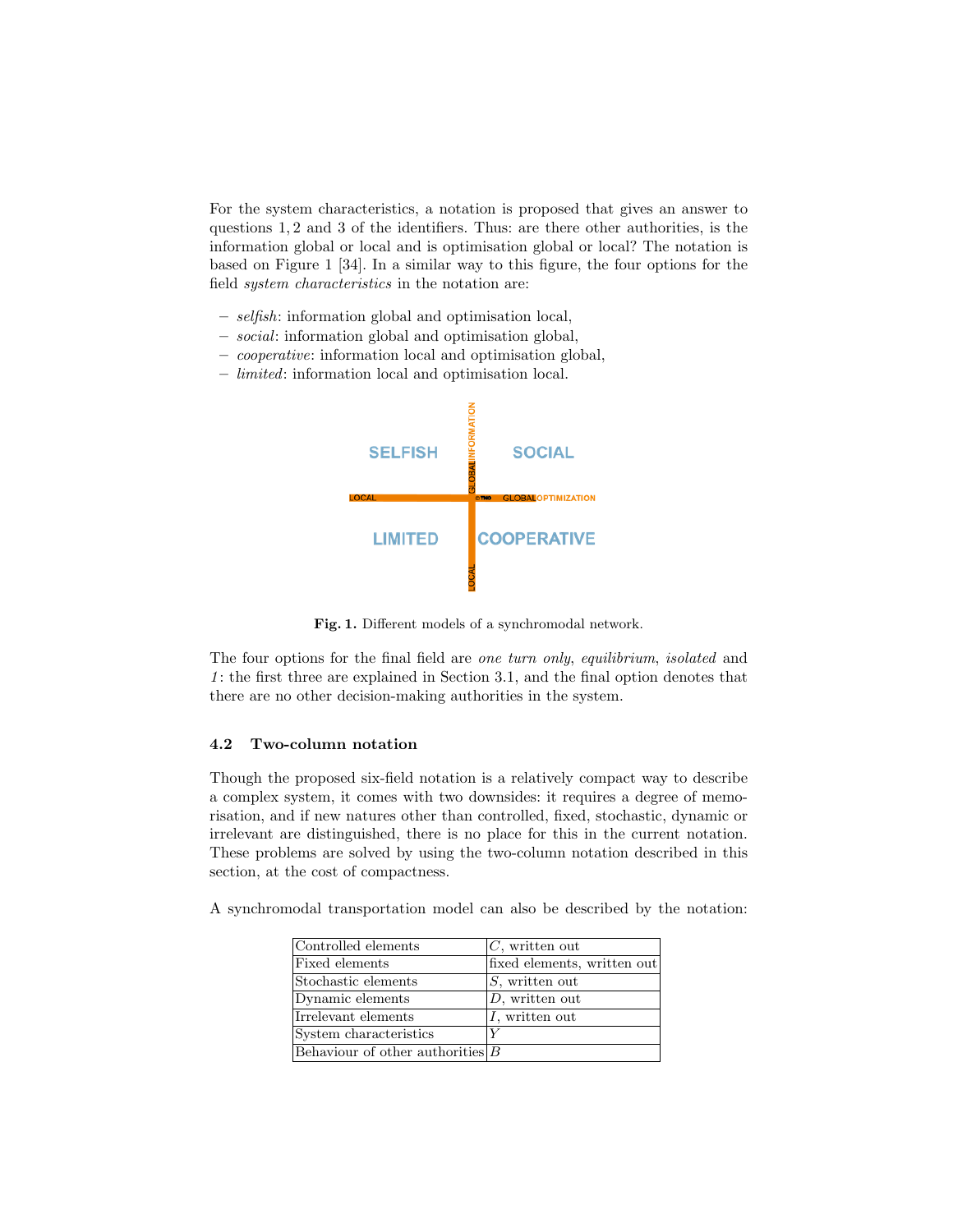If there are no stochastic elements in a problem, that row can be left out: the same goes for the other natures. If a new nature is distinguished, a row can be easily added for this. In the six-field notation, any unmentioned element was considered fixed, unless an  $R$  or  $D$  was placed in one of the fields to set the default to that nature. This is again possible here: an  $R$  and a  $D$  should always be placed in one of the rows to set the default nature of the resource elements and demand elements, respectively.

#### 4.3 On the two notations

In neither notation, the optimisation objective is included: these are considered to be too distinct among different problems to merit classification. As discussed earlier, the two-column notation is much less compact than the six-field notation, but requires less memorisation and lends itself better to change when new natures are distinguished. Our advice is to employ the two-column notation at first, but to switch to the six-field notation when the framework starts gaining familiarity: this familiarity should make the memorisation easier, and this adoption time should suffice to discover any truly important new natures. This paper will largely use the six-field notation for the sake of compactness, seeing how reminders are readily available within this paper.

#### 5 Examples

As discussed earlier, one of the ideas of the framework is that, when starting work on a new problem, one can first classify the assumptions this model would need, then investigate papers that have similar classification. Therefore, a number of classification examples are presented for both existing models and new problems. First, we answer the framework questions for the Kooiman pick-up case [21] in Table 2, and show how this can be written in our compressed notation. Afterwards, Table 3 shows compressed notation of some other problems described in papers, such that the interested reader can study more examples of our framework classification. Then, using Table 4, we examine some real-life cases and classify how we would choose to model these problems. To clarify: these problems do not yet have an explicitly described model, so this classification is based on how we would approach and model these practical problems, but other modellers may make other modelling decisions. Finally, the given examples will be used as input for discussion. In the Kooiman pick-up case [21], a barge makes a round trip along terminals in a fixed schedule to pick up containers to bring back to the main terminal; however, the arrival times of the containers at the terminals are stochastic. At each terminal, a decision has to be made of how many containers to load onto the barge, and a guess has to be made of how much capacity will be needed for later terminals, all while minimising the amount of late containers. The actual time of residing at the terminal is disregarded. We refer to Table 2 for the answering of the framework questions. We refer to Table 1 for a reminder of the framework element abbreviations.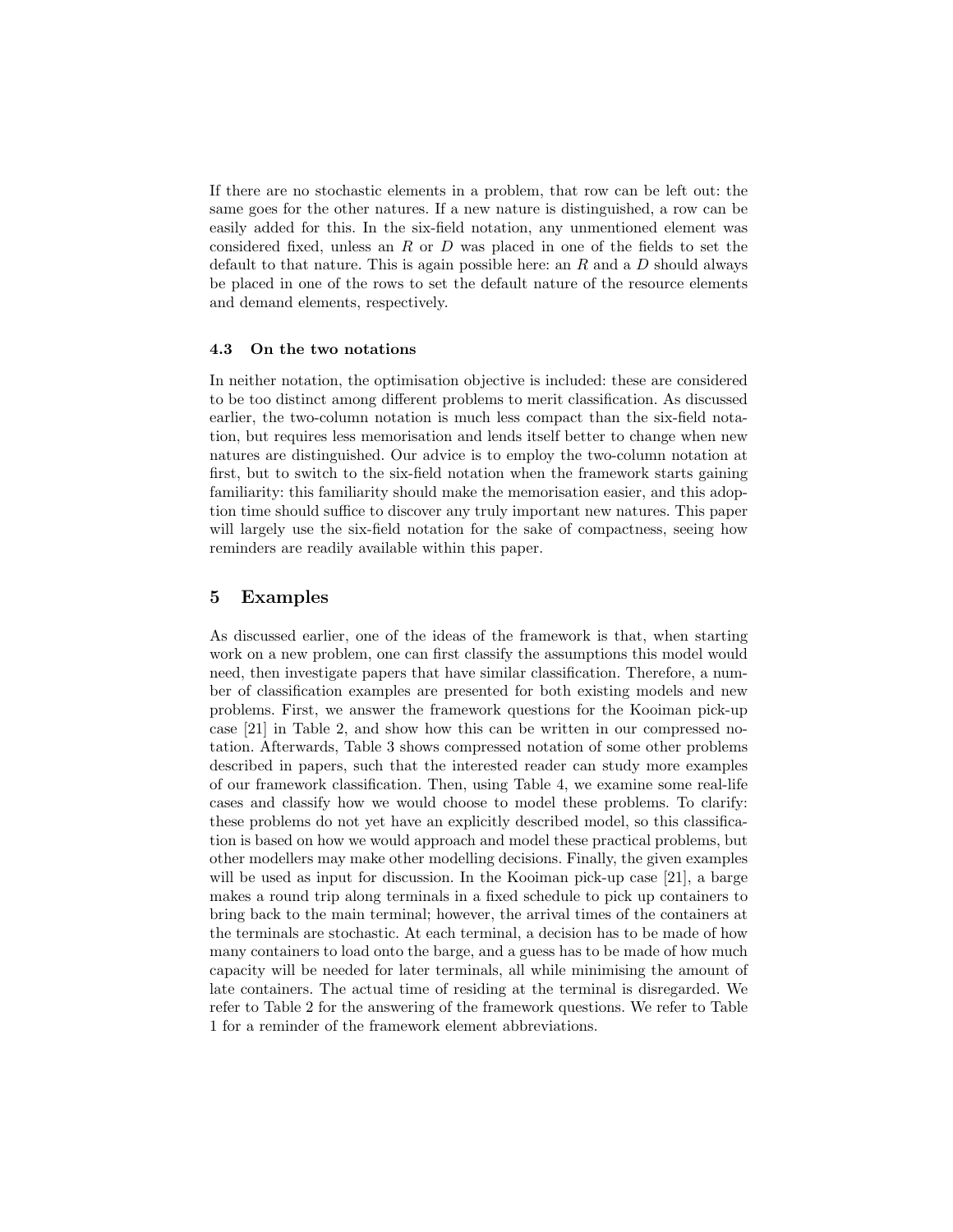|                                      | R: unmentioned resource elements $D$ : unmentioned demand elements               |
|--------------------------------------|----------------------------------------------------------------------------------|
| $RO:$ resource origin                | $DO:$ demand origin                                                              |
| RD: resource destination             | $DD$ : demand destination                                                        |
| $RC:$ resource capacity              | $DV:$ demand volume                                                              |
| <i>RDT</i> : resource departure time | <i>DRD</i> : demand release date                                                 |
| <i>RTT</i> : resource travel time    | <i>DDD</i> : demand due date                                                     |
| $RP$ : resource price                | $DP:$ demand penalty                                                             |
| $TH:$ terminal handling time         | $D2R$ : demand-to-resource allocation                                            |
|                                      | <b>1</b> Abbroviations of the framework elements used in the compressed notation |

Table 1. Abbreviations of the framework elements used in the compressed notation.

| Other authorities                | N <sub>0</sub>                                     |
|----------------------------------|----------------------------------------------------|
| Information global/local         | Global                                             |
| Optimisation global/local Global |                                                    |
| Resource elements                | Resource type: barges                              |
|                                  | Controlled resource elements: none                 |
|                                  | Resource features: fixed, except $TH$ (irrelevant) |
| Demand elements                  | Demand type: freight containers                    |
|                                  | Controlled demand elements: $D2R$                  |
|                                  | Demand features: fixed, except DRD (stochastic)    |
| Optimisation objective           | Maximal percentage of containers that travel by    |
|                                  | barge instead of truck                             |

Table 2. The framework applied on the Kooiman pick-up case [21].

Note that only barges are taken into consideration as resources, not trucks. It would have been possible to describe trucks as resources as well, but we have chosen to classify these as part of the lateness penalty, because there is no decision-making in how the trucks are used. Also, it may seem strange to speak of global or local information and optimisation when there are no other decision-making authorities. The information is considered global, because the only decision-making authority knows 'everything' that happens in the network; the optimisation is considered global, because the decision-maker wants to optimise the performance over all demand in the network put together, not over some individual piece or pieces of freight.

Using the six-field notation, most of Table 2 can be summarised as follows:

#### $D2R|DRD| \cdot |TH|social|1$

It could also be represented in the two-column notation, as follows:

| Controlled elements              | Demand-to-resource allocation |
|----------------------------------|-------------------------------|
| Fixed elements                   | R, D                          |
| Stochastic elements              | Demand release date           |
| Irrelevant elements              | Terminal handling time        |
| System characteristics           | social                        |
| Behaviour of other authorities 1 |                               |

Here, the row for dynamic elements can be left out because the problem has no dynamic elements, and  $R$  and  $D$  are written in the row for fixed elements to indicate that any unmentioned resource element and any unmentioned demand element is fixed by default.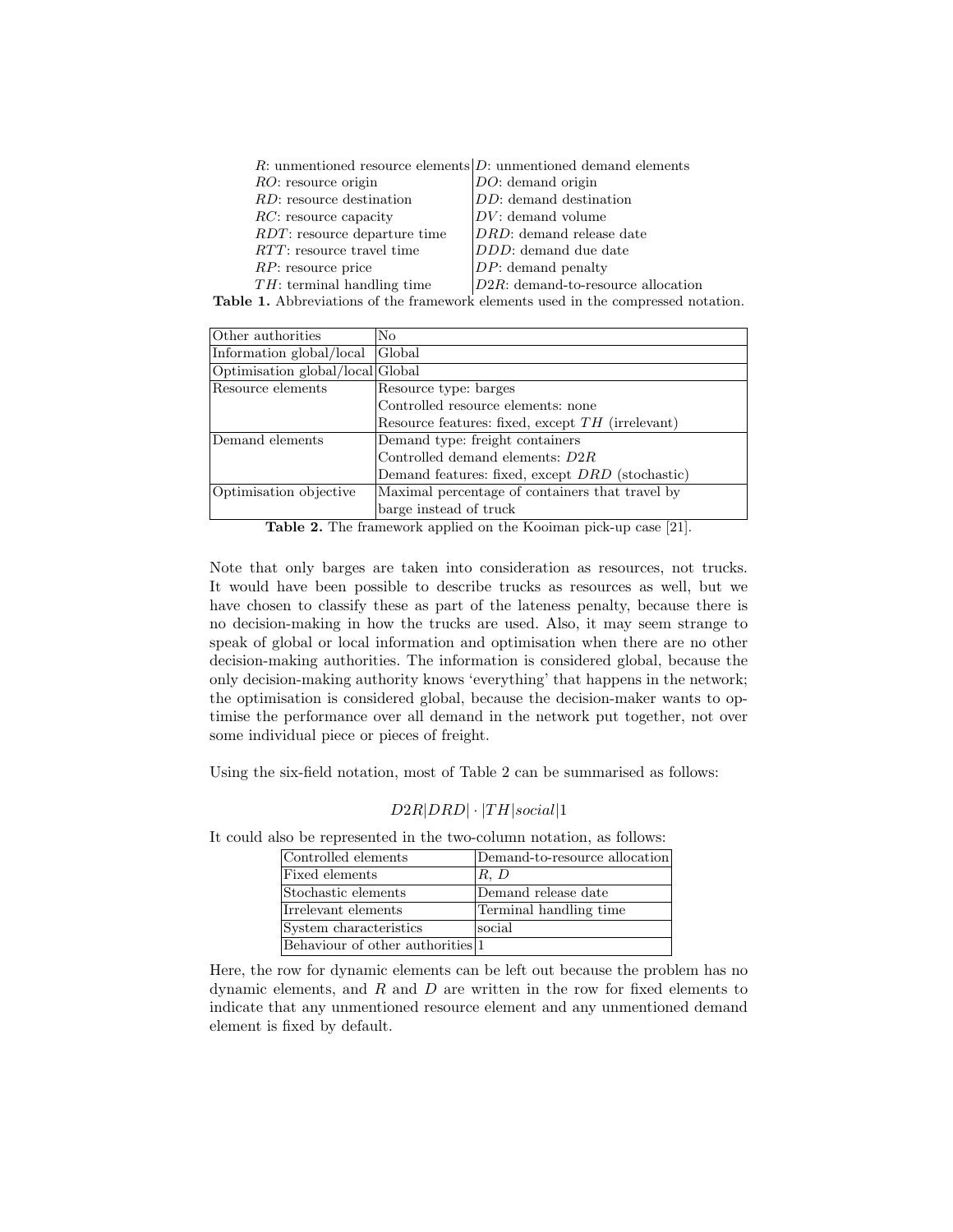Only the optimisation objective and type specifications are lost in this process. In Table 3, we apply the framework to more problems from academic papers. In this table, we include the optimisation objective to illustrate the wide range of optimisation possibilities. It is not actually necessary to describe the optimisation objective when using the compressed problem notation. In some cases, especially practical problem descriptions, optimisation objectives may not yet be explicitly known. Therefore, Table 4 leaves them out. In that table we review some practical problem descriptions and apply the framework to them.

| Behdani [8]: $D2R, RDT \cdot \cdot $ social [1]                                        |
|----------------------------------------------------------------------------------------|
| Objective: minimal transportation costs and waiting penalties                          |
| Kooiman [21]: $D2R DRD  \cdot  TH $ social[1                                           |
| Objective: maximal percentage of containers by barge instead of truck                  |
| Le Li [24]: $D2R\overline{]} \cdot  DV  RDT, DRD, DDD  cooperative  equilibrium$       |
| Objective: with self-optimising subnetworks, total minimal cost in union               |
| Lin [26]: $D2R  \cdot  RC RP  social 1$                                                |
| Objective: minimal total quality loss of perishable goods                              |
| Mes [27]: $D2R$   $ RP RC social 1$                                                    |
| Objective: best modality paths against different balances of objectives                |
| Nabais [30]: $D2R \cdot RC, RTT, RP, DV, DP TH social 1$                               |
| Objective: sustainable transport modality split that retains client satisfaction       |
| van Riessen [37]: $D2R, RDT\$   $ RC, RTT, RP, TH, DP $   $ social 1$                  |
| Objective: minimise transport and transfer cost, penalty for late delivery and cost of |
| use of owned transportation                                                            |
| Rivera [31]: $D2R D R  \cdot  social 1$                                                |
| Objective: minimal expected transportation costs                                       |
| Theys [41]: $RP, D2R, DP \cdot   \cdot   RDT, DRD, DDD  selfish   equilibrium$         |
| Objective: fairest allocation of individual costs                                      |
| Xu [50]: $D2R, RC RP, DV, DP  \cdot  RDT, RTT, TH, DRD, DDD  social 1$                 |
| Objective: maximised expected profit during tactical planning                          |
| Zhang [51]: $D2R D \cdot \cdot \text{social} 1$                                        |
| Objective: maximised balance of governmental goals                                     |
|                                                                                        |

Table 3. Selected papers in the synchromodal framework.

| Lean and Green Synchromodal [1]: $D2R \cdot \cdot \cdot $ selfish   1                       |
|---------------------------------------------------------------------------------------------|
| $ Rotterdam - Moerdijk - Tilburg [3]: D2R RTT, TH \cdot  \cdot  social 1$                   |
| Synchromodaily [4]: $D2R, RDT D $ . $\sqrt{ Social 1 }$                                     |
| Synchromodal Control Tower [5]: $D2R, RC, DV   RP, RT\overline{T, TH} \cdot \cdot social 1$ |
| Synchromodale Cool Port control [6]: $\overline{D2R, RDT RTT DDD, DP  \cdot  social 1}$     |
| Table 4. Selected use cases in the synchromodal framework                                   |

Table 4. Selected use cases in the synchromodal framework.

Another example we reviewed is the modelling of an agent-centric synchromodal network. Here all agents want to be at their destination as fast as possible, but everyone does share the information about where they are and where they are going with everybody else in the network. Table 5 shows the answer on the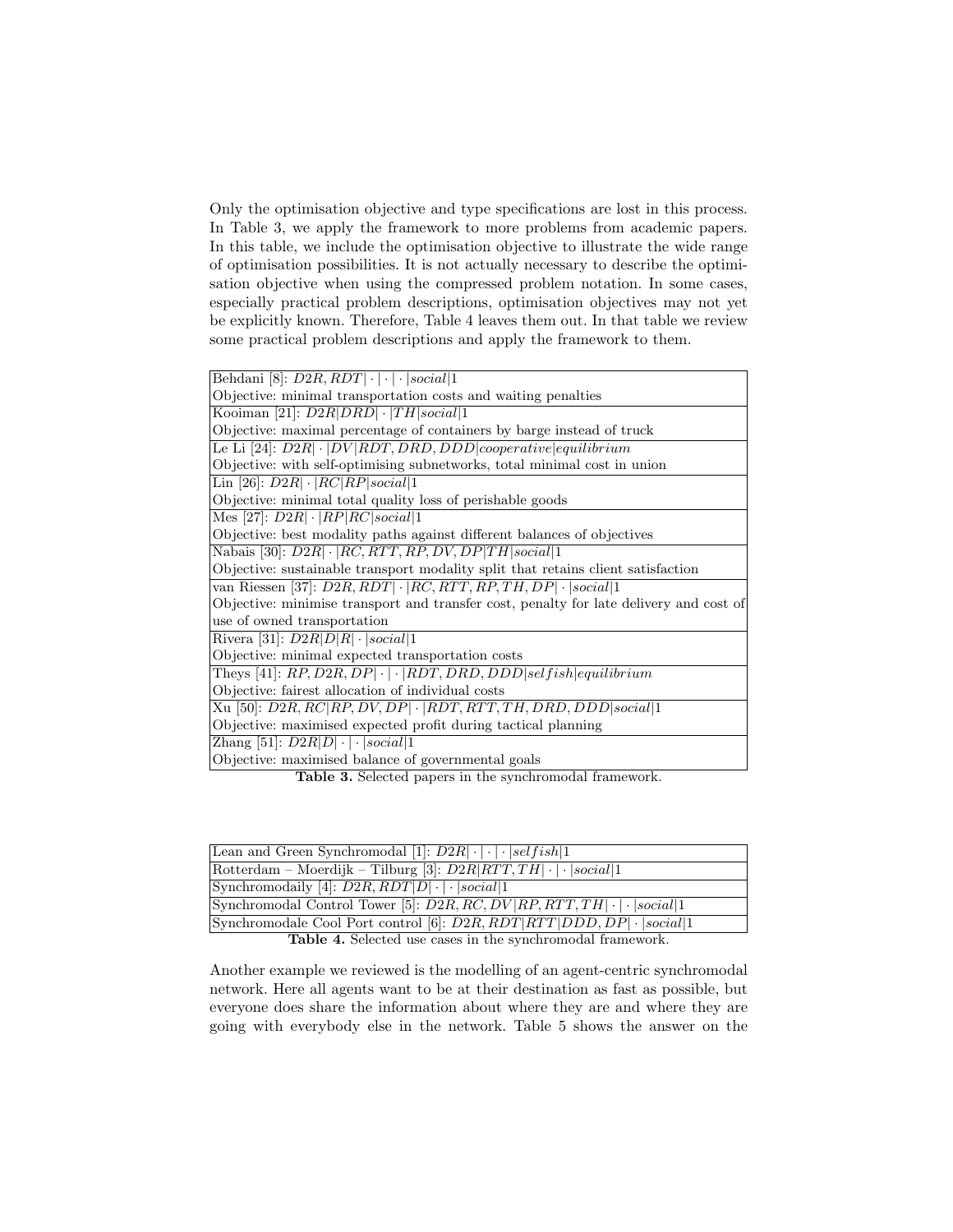questions of the framework. In the short notation this problem is:

| Other authorities               | Yes                                                   |
|---------------------------------|-------------------------------------------------------|
| Information global/local        | Global                                                |
| Optimisation global/local Local |                                                       |
| Resource elements               | Resource type: barges, trains and trucks              |
|                                 | Controlled resource elements: none                    |
|                                 | Resource features: fixed                              |
| Demand elements                 | Demand type: containers                               |
|                                 | Controlled demand elements: $D2R$                     |
|                                 | Demand features: stochastic, except $DP$ (irrelevant) |
| Optimisation objective          | Minimise travel times                                 |

 $D2R|D| \cdot |DP| selfish| equilibrium$ 

Table 5. The framework for an agent-centric synchromodal network.

## 6 Solution method mapping

In the previous section, a number of papers on synchromodal transport problems and solution methods were studied. Some of the choices in solution methods are similar between papers and can be partially recognised from their framework notation. Here, we group the papers on solution method with remarks on complexity issues and insightful framework similarities:

- Shortest path algorithms: In [27],  $D2R$  is to be performed under the absence of capacity constraints. Mes et al. rightfully note that, in the absence of capacity constraints, the best modality paths can be found simply by using shortest path algorithms, which are known to run in polynomial time in the input size. Whenever capacity is included, this brings computational difficulties, as dividing flow over capacitated arcs is related to the NP-hard multi-knapsack problem. In [51], this is handled by a sequential shortest path algorithm: whenever a demand item comes in, assign it to the cheapest path with remaining capacity and repeat this until everything is assigned. Though this, too, is an efficient method, one can imagine it yielding suboptimal results, especially under the stochastic release dates. However, if  $D2R$  is the only control element, a sequential shortest path algorithm is a recognised as a computationally efficient option: in the absence of capacity constraints, stochastic elements and control-based dynamic elements, it is likely to yield the optimal solution.
- Two-stage stochastic programming: In [50],  $D2R$  must again be performed. RC is technically a control element as well, but the challenge lies mainly in the  $D2R$  control. Now, the stochasticity is dealt with by means of two-stage stochastic programming. The studied model may lend itself well to stochastic programming because no intermediary nodes are recognised between the one origin and the set of destinations. Even so, Xu et al. propose a meta-heuristic to deal with the computational intensity incurred by large sets of freight types, destinations, transportation modes or scenarios.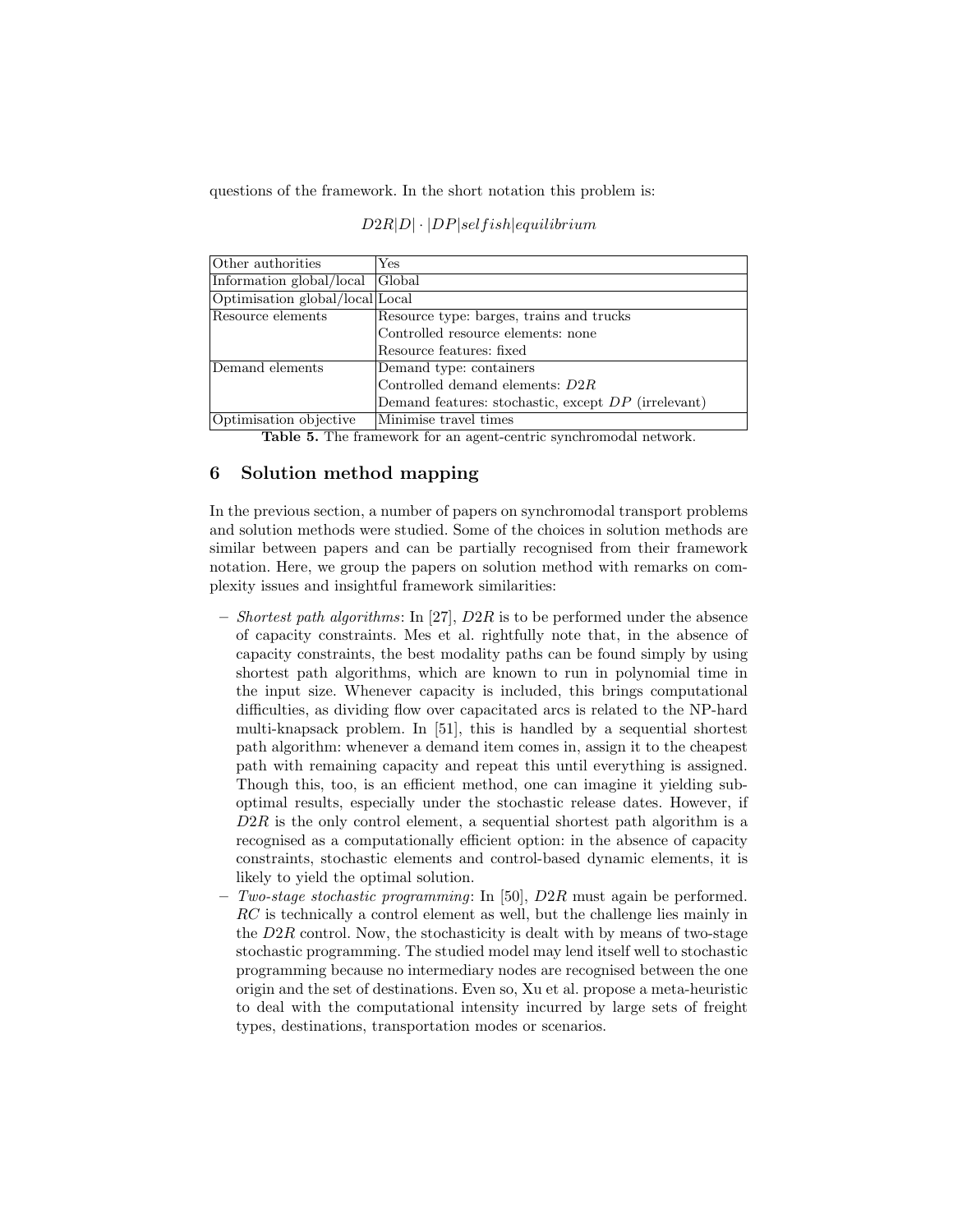- Approximate dynamic programming: In [21] and [31], Markov Decision Process models are presented but argued to be too computationally expensive. Instead, they solve  $D2R$  with stochastic elements by making tentative decisions, simulating the potential results of this decision and their incurred costs, then taking the tentative decision with the lowest simulated expected cost. This is recognised as a computationally reasonable alternative to solving D2R with stochastic elements.
- Systems and control theory: In [24], a cooperative  $D2R$  equilibrium problem is studied rather than a social problem without other authorities. In [26] and [30], D2R is performed while dynamic elements play an important role. Finding a good equilibrium with the other authorities, or settling on a good equilibrium between the control elements and the dynamic parameters that depend on control, is understandably modelled using systems and control theory. In two out of these three papers, Model Predictive Control is employed. However, the similarities between these three papers could also be explained by their shared authors.
- $-$  Multi-control integer linear programming: In both [8] and [37], not only  $D2R$ is controlled, but RDT as well, as a form of partial resource schedule control. Both papers resort to using integer linear programs to find an optimal solution. As many of the variables in these programs are indexed on three sets, these methods are expected to scale poorly to larger instances. Efficient solution methods to problems where not only D2R is controlled but the resource schedules as well, appears to be an open problem: though the Vehicle Routing Problem (VRP) comes to mind, Section 7 will address the challenges that synchromodality introduce to the VRP.
- $-$  Game theory: In [41], fair pricing must be determined in a system with selfish decision-makers. Understandably, steering this selfish behaviour is attempted by using game theory. Theys et al. note that the proposed techniques work for limited systems, but that moderately advanced synchromodal systems require advanced game-theoretical techniques.

One could put this the other way round and wonder, given a problem classification, what solution methods could be suitable and what complexity issues arise. To this, we give the following answer. Selfish problems have been investigated with game theory, but only moderately advanced synchromodal systems already seem to require advanced game theory. Cooperative problems have been studied using Model Predictive Control, for which commercial solvers exist. Social D2R problems could be solved using sequential shortest path algorithms. These are efficient methods, but only optimal under the absence of capacity constraints, stochasticity and control-based dynamic elements. Under the presence of capacity constraints, D2R problems are likely to be NP-hard due to their similarity to the multi-knapsack problem. To solve  $D2R$  with stochastic elements, two-stage stochastic programming and Markov Decision Processes have been examined, but proposed to be computationally too expensive. Approximate Dynamic Programming and Xu's meta-heuristic are proposed as efficient alternatives. To solve D2R with dynamic elements, Model Predictive Control and other systems and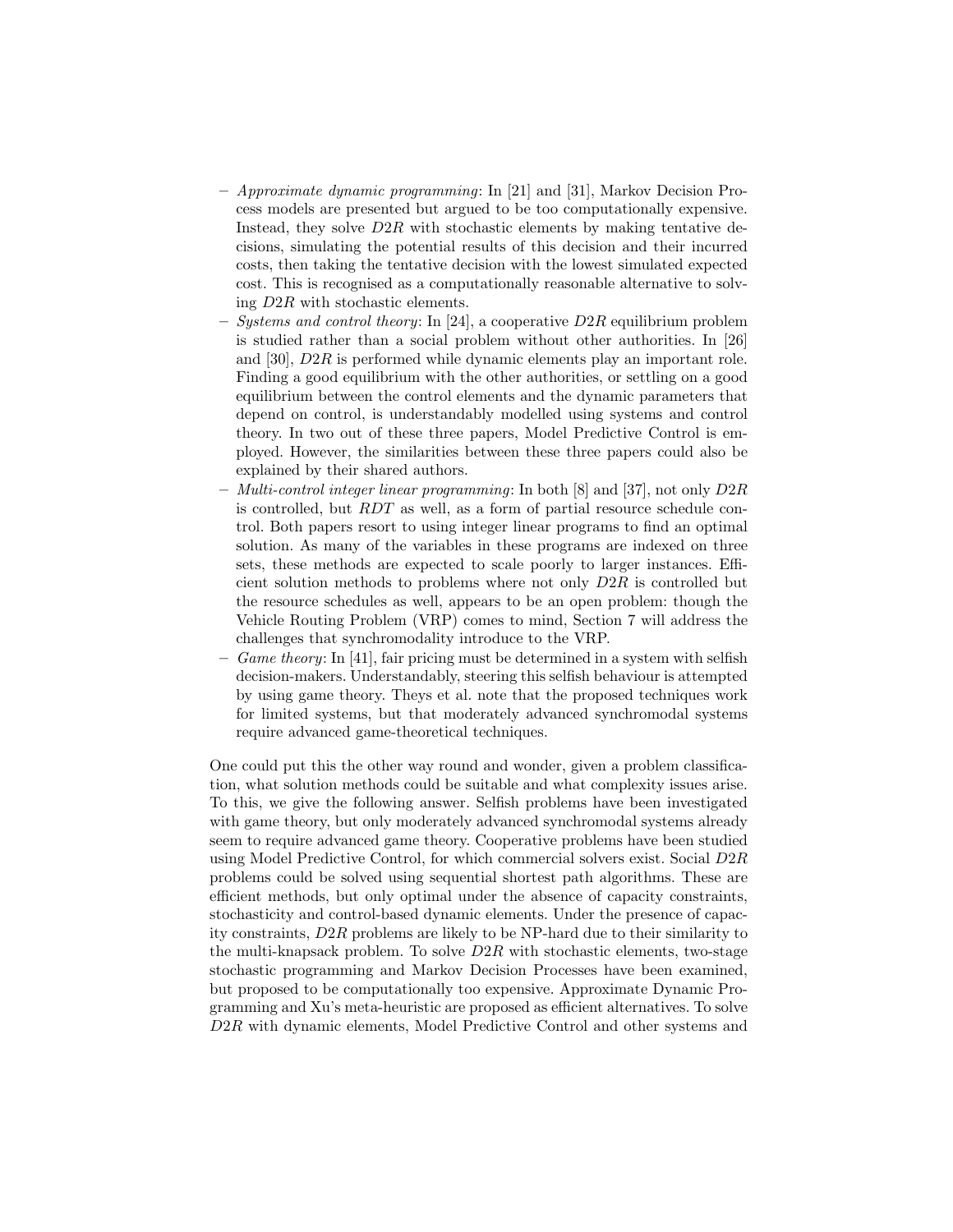control theory techniques are proposed. To solve social  $D2R$  and  $RDT$  simultaneously, only large-scale integer linear programs have been proposed in the examined literature.

This is far from a complete mapping from framework classification to solution method. Components that are not described by the framework may be critical to the viability of a solution method, like the absence of intermediary locations in [50] facilitating two-stage stochastic programming. However, we believe that worthwhile relationships have been and can be drawn between framework classifications and potential solution methods.

## 7 Relationship to VRP terminology

When optimising the transport of freight using several vehicles, thus simultaneously determining D2R and resource schedules, the Vehicle Routing Problem (VRP) immediately comes to mind. The VRP is a widely studied transport problem. In a sense, a framework for the classification of different VRP variants exists in the form of consensus: the Capacitated Vehicle Routing Problem (CVRP), the Vehicle Routing Problem with Pickup and Delivery (VRPPD), the Vehicle Routing Problem with Time Windows (VRPTW), subvariants and combinations of these variants are well-known and their definitions largely agreed upon [22, 25]. However, none of the papers investigated in Section 5 seem to involve themselves explicitly with VRP models. This can be explained and recognised by applying the developed framework on VRP variants.

The VRP, in its most classical sense, is the problem of minimising transport costs when dispatching  $m$  vehicles from some depot node to service all other nodes exactly once. A synchromodal version of this is quite imaginable. The real-time flexibility aspect of synchromodality would mean that re-evaluations may occur where the vehicles 'start' at their current destination, but must still return to the depot, and the already visited nodes are taken out of the problem. The information sharing aspect of synchromodality can be assumed to already be part of the problem: the resources and demands can be assumed to be pooled from several parties and put under the control of a central operator. Under these minor assumptions, the synchromodal VRP lends itself to the following classification:

#### $D2R, RD$ | ·  $| \cdot | RC, RDT, RTT, TH, DV, DRD, DDD, DP | social|1$

The decision-maker must simultaneously decide which service nodes are visited by which vehicle and in which order. Time and capacity constraints are not present and all related elements are irrelevant. Only the total 'price' of these routes is minimised: though this price may equal the travel time, the actual element of time does not influence the decision space, as long as release time, due times and time windows are absent. When adding vehicle capacities, the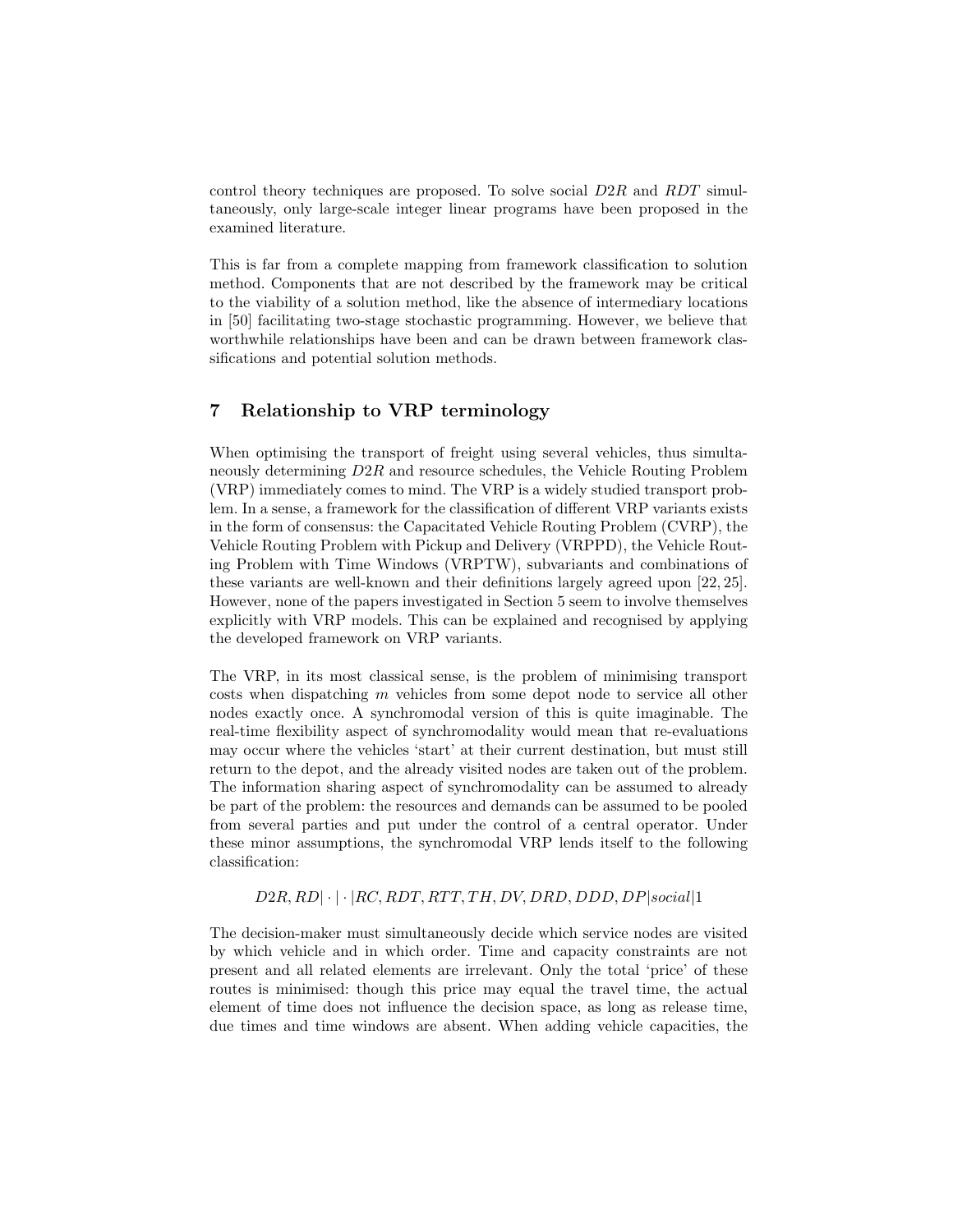RC and DV become fixed rather than irrelevant, so the synchromodal CVRP is denoted by

 $D2R, RD$ | · | ·  $|RDT, RTT, TH, DRD, DDD, DP| social|1$ 

When time windows are added, the RDT becomes a control element and the  $RTT$ ,  $DRD$ ,  $DDD$ ,  $DP$  and sometimes the  $TH$  becomes relevant. Note that soft and hard time windows are not necessarily classified differently: the demand penalty could be an arbitrarily high constant to simulate hard deadlines, but soft due dates may also come with fixed penalties that are not arbitrarily high. As such, the synchromodal Capacitated Vehicle Routing Problem with Time Windows (CVRPTW) could be classified as, depending on whether or not terminal handling times are observed,

```
D2R, RD, RDT|\cdot|\cdot|TH|social|1 or D2R, RD, RDT|\cdot|\cdot|\cdot|social|1
```
If separate pickup and delivery locations are specified, this would still mean that each demand item has a fixed DO and DD, so the Capacitated Vehicle Routing Problem with Time Windows and Pickup and Delivery (CVRPTWPD) would be classified the same way as the CVRPTW.

One of the most important differences between synchromodal VRP variants and the problems examined in Section 5 are laid bare by the framework notation: all synchromodal VRP variants have the resource destination as a control element, while none of the studied papers do. In fact, having the  $RD$  as a control element is largely synonymous with having the responsibility of routing.

While this definitely helps in recognising the absence of vehicle routing in the studied papers, it does not yet explain it. The following explanations for the absence of vehicle routing in the studied papers are proposed:

- Papers with more control elements than just  $D2R$  tend to resort to using large ILP's, making inclusion of the  $RD$  as a control element computationally challenging;
- In many of the papers, the routes were already predetermined in a strategical/tactical phase, and only the day-by-day assignment remained as a problem on the operational level, possibly due to this computational intensity and the real-world implications of planning vehicles routes;
- Most Multiple Travelling Salesman Problem (mTSP)-based models, including most VRP variants, do not lend themselves to the concept of intermodality, thus synchromodality: while intermodal transport encourages that different vehicles take care of different parts of a container's journey, most mTSP-based models encourage that the entire voyage of one container is taken care of by one vehicle only [9].

We conclude that the class of synchromodal transport problems differs significantly from the classical VRP variants: as such, they require a classification scheme of their own.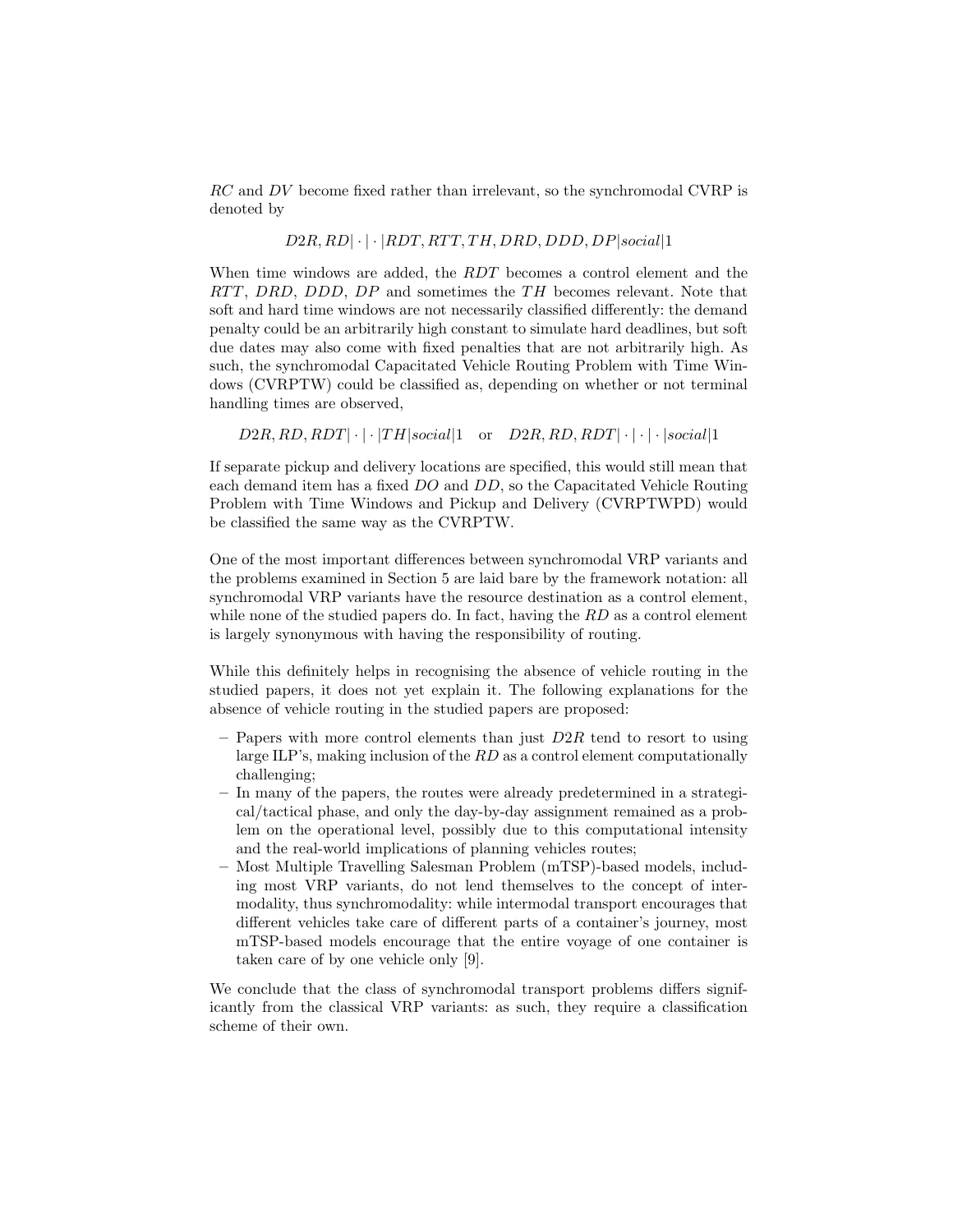### 8 Discussion

The examples in Section 5 show some strengths and limitations of the classification framework, which are discussed in this section.

One of the goals of this framework was to offer guidance when tackling a new problem: as an example, if the problem from the Synchromodaily [4] case is modelled in a non-stochastic way, we can now see that it may be worthwhile to study the solution method presented by Behdani [8], because they then have a very similar compressed framework classification: in particular, the Synchromodaily case involves the same control elements. If such a record is kept of papers and models, this could greatly improve the efficiency of developments in synchromodal transport. This would fulfil the second goal of the framework: to collect literature on synchromodal transportation within a meaningful order.

The final goal of this framework was to expose and compare relationships between seemingly different problems: for example, we can now see that the problems described by Le Li [24] and Theys [41] have similarities, in that they investigate negotiation between parties and do not focus on timeliness of deliveries. Similarly, we can see that the model assumption Mes [27] makes in disregarding resource capacity, is an uncommon decision. In Section 6, it was argued that such similarities and dissimilarities can help explain the effectiveness of certain solution methods.

In the Synchromodaily case [4], our interpretation of the problem implies that the demand features are stochastic. However, the problem could also be approached in a deterministic way, depending on choices that the modeller and contractor make based on the scope of the problem, the requirements on the solution and the available information. This shows the most important limitation of the classification framework: what classification to assign to a problem or model remains dependent on modelling choices, as well as interpretation of problem descriptions. Even without the framework, however, modelling choices will always introduce subjective elements into how a real-world problem is solved. This framework can be used to consistently communicate these underlying model assumptions.

A second limitation of the framework is that, because of the large amount of elements described in it, two similar problems are relatively unlikely to fall in the exact same space in the framework because of their minor differences. Therefore, one should not only look for problems with the exact same classification, but also problems with a classification that is only slightly different. In a more general sense, solution methods may apply to far more than one of these very specific framework classes. If two problems have the exact same controlled elements, it is imaginable that their models and solution methodologies may largely apply to the other. As a point of future research, it could be interesting to further investigate which classification similarities are likely to imply solution similari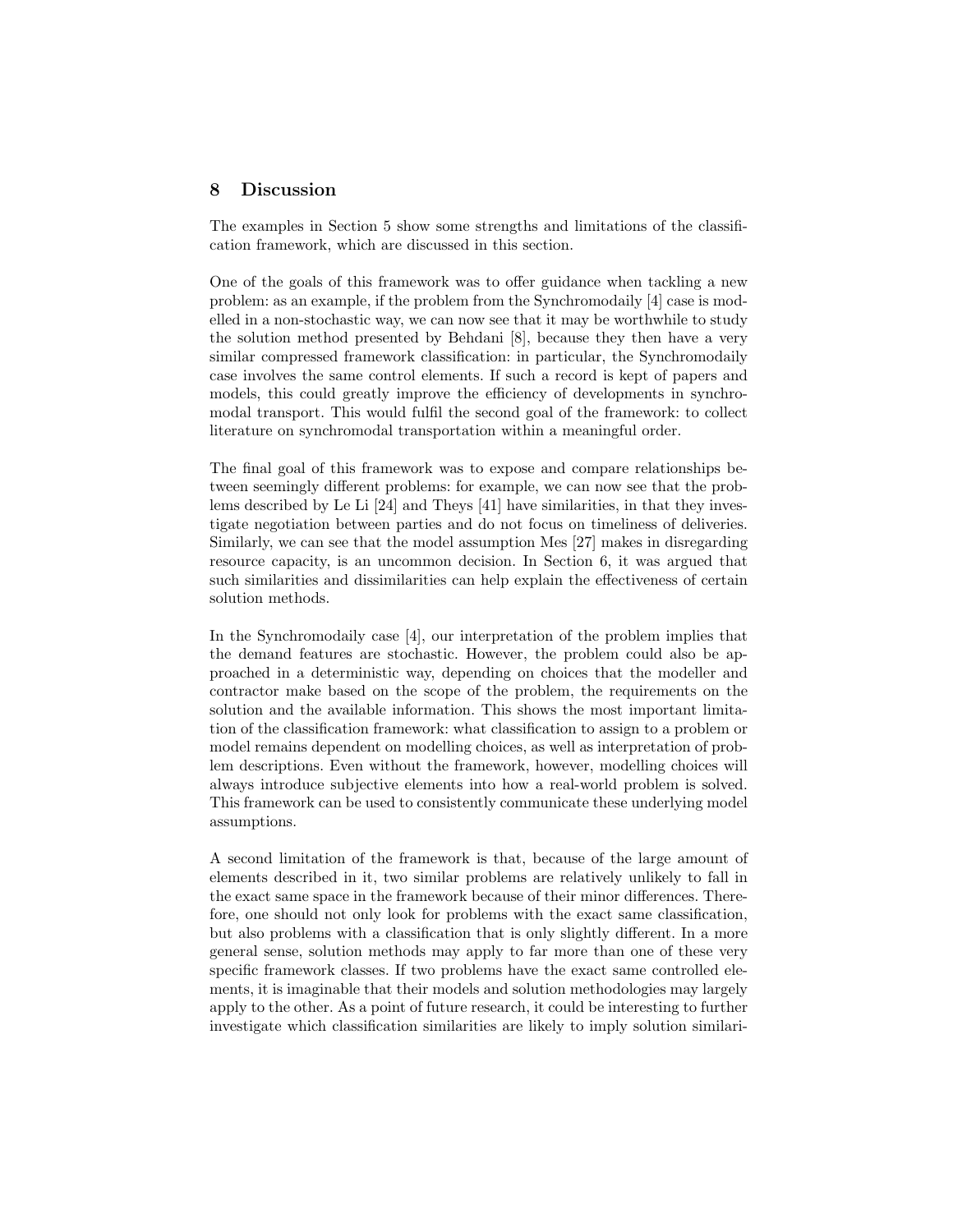ties, which may also be a stepping stone towards a general solution methodology.

As a final limitation, the compressed notation does not reveal that the paper by Lin [26] and the 'Synchromodale Cool Port control' [6] case both focus on perishable goods. This shared focus is not only cosmetic: mathematically, it may imply objective functions and constraints not focused on in other cases. To combat this limitation, we advise anyone using the framework to offer both a compressed and an extended description of their problem or model.

### References

- 1. Lean and green synchromodal. www.synchromodaliteit.nl/case/lean-and-greenbarge/, accessed: 2017-02-27
- 2. Ontwikkeling van een synchromodale planningstool. http://www.synchromodaliteit.nl/case/ontwikkeling-van-een-synchromodaleplanningstool/, accessed: 2017-01-04
- 3. Rotterdam Moerdijk Tilburg; een pilot met synchromodaal vervoer. www.synchromodaliteit.nl/case/rotterdam-moerdijk-tilburg-een-pilot-metsynchromodaal-vervoer/, accessed: 2017-02-27
- 4. Synchromodaily. www.synchromodaliteit.nl/case/synchromodaily/, accessed: 2017-02-27
- 5. Synchromodal control tower. www.synchromodaliteit.nl/case/synchromodalecontrol-tower/, accessed: 2017-02-27
- 6. Synchromodale cool port control. www.synchromodaliteit.nl/case/synchromodalecool-port-control/, accessed: 2017-02-27
- 7. Bandeira, D., Becker, J., Borenstein, D.: A DSS for integrated distribution of empty and full containers. Decision Support Systems 47(4), 383–397 (2009)
- 8. Behdani, B., Fan, Y., Wiegmans, B., Zuidwijk, R.: Multimodal schedule design for synchromodal freight transport systems. European Journal of Transport & Infrastructure Research 16(3), 424–444 (2016)
- 9. Bektas, T.: The multiple traveling salesman problem: an overview of formulations and solution procedures. Omega 34(3), 209–219 (2006)
- 10. Bock, S.: Real-time control of freight forwarder transportation networks by integrating multimodal transport chains. European Journal of Operational Research 200(3), 733–746 (2010)
- 11. Caris, A., Macharis, C., Janssens, G.: Corridor network design in hinterland transportation systems. Flexible Services and Manufacturing Journal 24(3), 294–319 (2012)
- 12. Chen, L., Miller-Hooks, E.: Resilience: an indicator of recovery capability in intermodal freight transport. Transportation Science 46(1), 109–123 (2012)
- 13. Crainic, T.: Service network design in freight transportation. European Journal of Operational Research 122(2), 272–288 (2000)
- 14. Crainic, T., Gendreau, M., Dejax, P.: Dynamic and stochastic models for the allocation of empty containers. Operations Research 41(1), 102–126 (1993)
- 15. Di Francesco, M., Lai, M., Zuddas, P.: Maritime repositioning of empty containers under uncertain port disruptions. Computers & Industrial Engineering 64(3), 827– 837 (2013)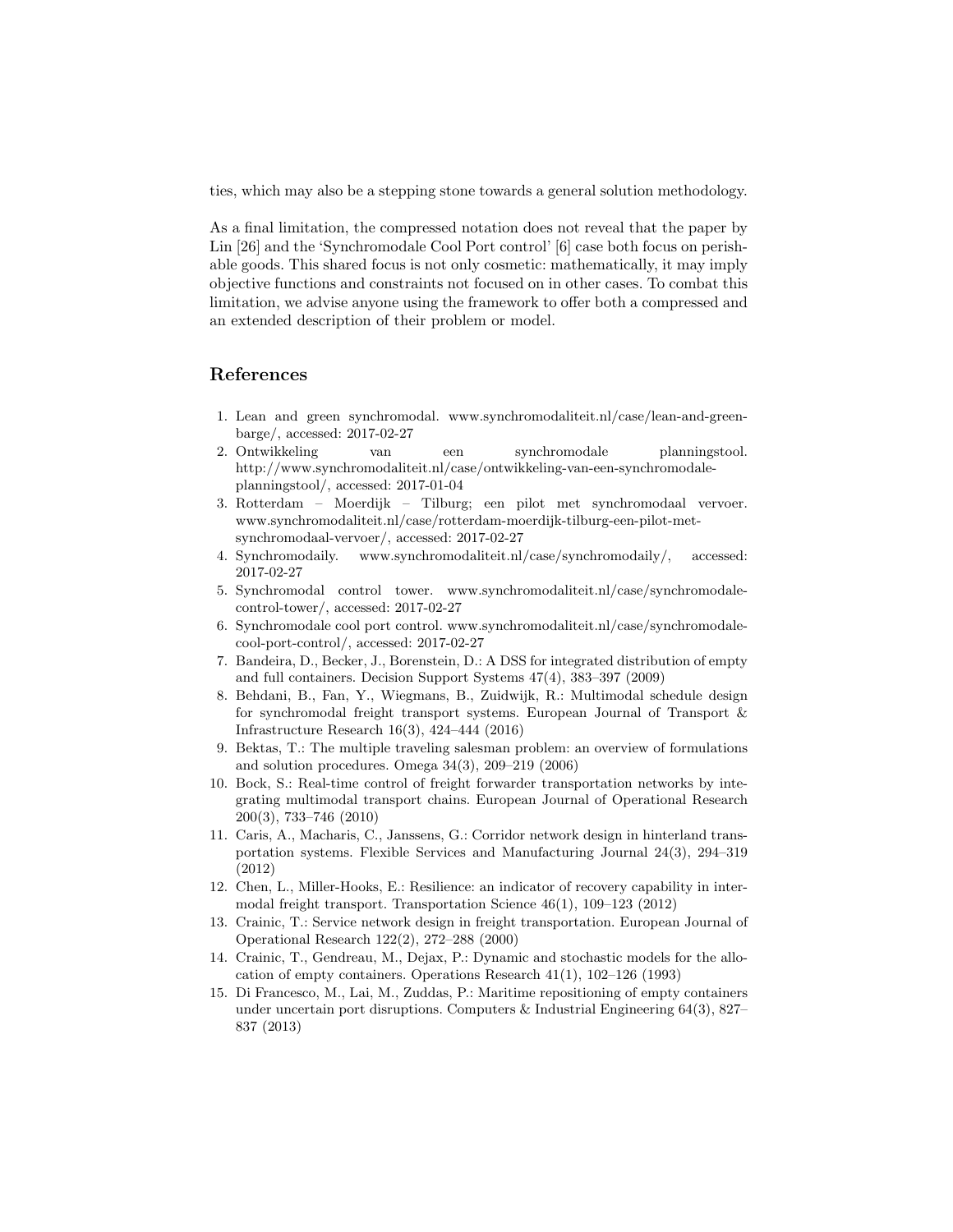- 16. Erera, A., Morales, J., Savelsbergh, M.: Global intermodal tank container management for the chemical industry. Transportation Research Part E: Logistics and Transportation Review 41(6), 551–566 (2005)
- 17. Goel, A.: The value of in-transit visibility for supply chains with multiple modes of transport. International Journal of Logistics: Research and Applications 13(6), 475–492 (2010)
- 18. Graham, R., Lawler, E., Lenstra, J., Rinnooy Kan, A.: Optimization and approximation in deterministic sequencing and scheduling: a survey. Annals of Discrete Mathematics 5, 287–326 (1979)
- 19. Huang, M., Hu, X., Zhang, L.: A decision method for disruption management problems in intermodal freight transport. In: Intelligent Decision Technologies, pp. 13–21. Springer (2011)
- 20. Kendall, D.: Stochastic processes occurring in the theory of queues and their analysis by the method of the imbedded markov chain. The Annals of Mathematical Statistics pp. 338–354 (1953)
- 21. Kooiman, K., Phillipson, F., Sangers, A.: Planning inland container shipping: a stochastic assignment problem. 23rd International Conference on Analytical and Stochastic Modelling Techniques and Applications (2016)
- 22. Laporte, G.: The vehicle routing problem: An overview of exact and approximate algorithms. European Journal of Operational Research 59(3), 345–358 (1992)
- 23. Li, L.: Coordinated Model Predictive Control of Synchromodal Freight Transport Systems. Ph.D. thesis, Delft University of Technology TRAIL thesis series (2016)
- 24. Li, L., Negenborn, R.R., De Schutter, B.: Distributed model predictive control for cooperative synchromodal freight transport. Transport. Res. Part E (2016), http://www.sciencedirect.com/science/article/pii/S1366554515303069
- 25. Lin, C., Choy, K.L., Ho, G.T., Chung, S.H., Lam, H.: Survey of green vehicle routing problem: past and future trends. Expert Systems with Applications 41(4), 1118–1138 (2014)
- 26. Lin, X., Negenborn, R.R., Lodewijks, G.: Towards quality-aware control of perishable goods in synchromodal transport networks. IFAC-PapersOnLine 49(16), 132–137 (2016)
- 27. Mes, M., Iacob, M.: Synchromodal transport planning at a logistics service provider. In: Logistics and Supply Chain Innovation, pp. 23–36. Springer (2016)
- 28. Miller-Hooks, E., Zhang, X., Faturechi, R.: Measuring and maximizing resilience of freight transportation networks. Computers & Operations Research 39(7), 1633– 1643 (2012)
- 29. Min, H.: International intermodal choices via chance-constrained goal programming. Transportation Research Part A: General 25(6), 351–362 (1991)
- 30. Nabais, J.L., Negenborn, R.R., Benitez, R.B.C., Botto, M.A.: A constrained MPC heuristic to achieve a desired transport modal split at intermodal hubs. In: Intelligent Transportation Systems-(ITSC), 2013 16th International IEEE Conference on. pp. 714–719. IEEE (2013)
- 31. Pérez Rivera, A., Mes, M.: Service and transfer selection for freights in a synchromodal network. Lecture Notes in Computer Science 9855, 227–242 (2016)
- 32. Pfoser, S., Treiblmaier, H., Schauer, O.: Critical success factors of synchromodality: Results from a case study and literature review. Transportation Research Procedia 14, 1463–1471 (2016)
- 33. Phillipson, F.: Creating timetables in case for disturbances in simulation of railroad traffic. In: Proceedings of the 45th International Conference on Computers & Industrial Engineering (CIE45). pp. 1–8 (2015)